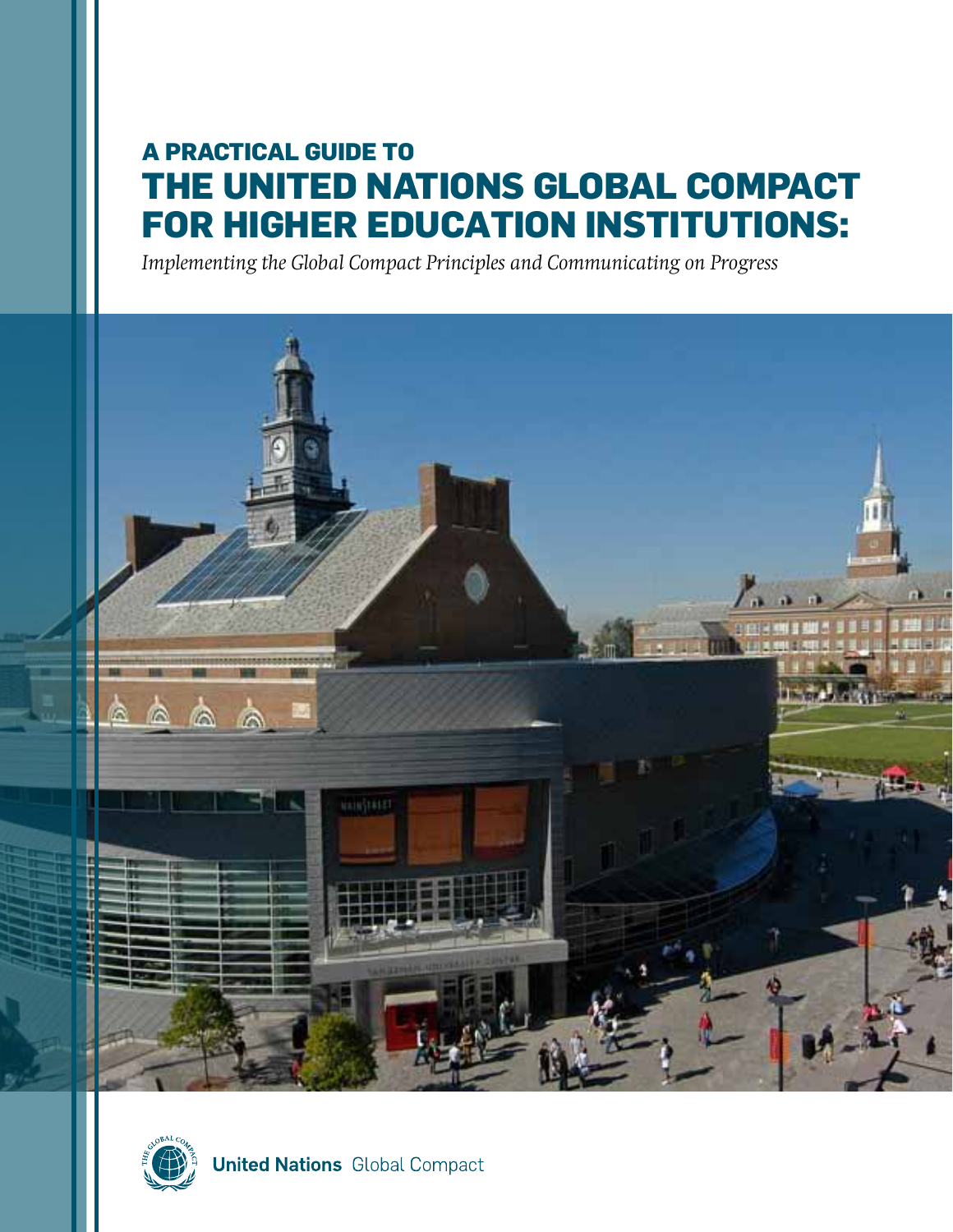#### **About the United Nations Global Compact**

The United Nations Global Compact is a call to companies everywhere to voluntarily align their operations and strategies with ten universally- accepted principles in the areas of human rights, labour, environment and anti-corruption, and to take action in support of UN goals, including the Millennium Development Goals. The UN Global Compact is a leadership platform for the development, implementation, and disclosure of responsible corporate policies and practices. Launched in 2000, it is largest corporate responsibility initiative in the world, with over 8,000 signatories based in 140 countries.

*For more information: www.unglobalcompact.org*

**Designer:** Tannaz Fassihi **Cover Photo:** Photo courtesy of the University of Cincinnati (www.uc.edu/)

Copyright ©2012 United Nations Global Compact Office Two United Nations Plaza, New York, NY 10017, USA Email: globalcompact@un.org

### **Disclaimer**

This publication is intended strictly for learning purposes. The inclusion of company names and/or examples does not constitute an endorsement of the individual companies by the United Nations Global Compact Office. The material in this publication may be quoted and used provided there is proper attribution.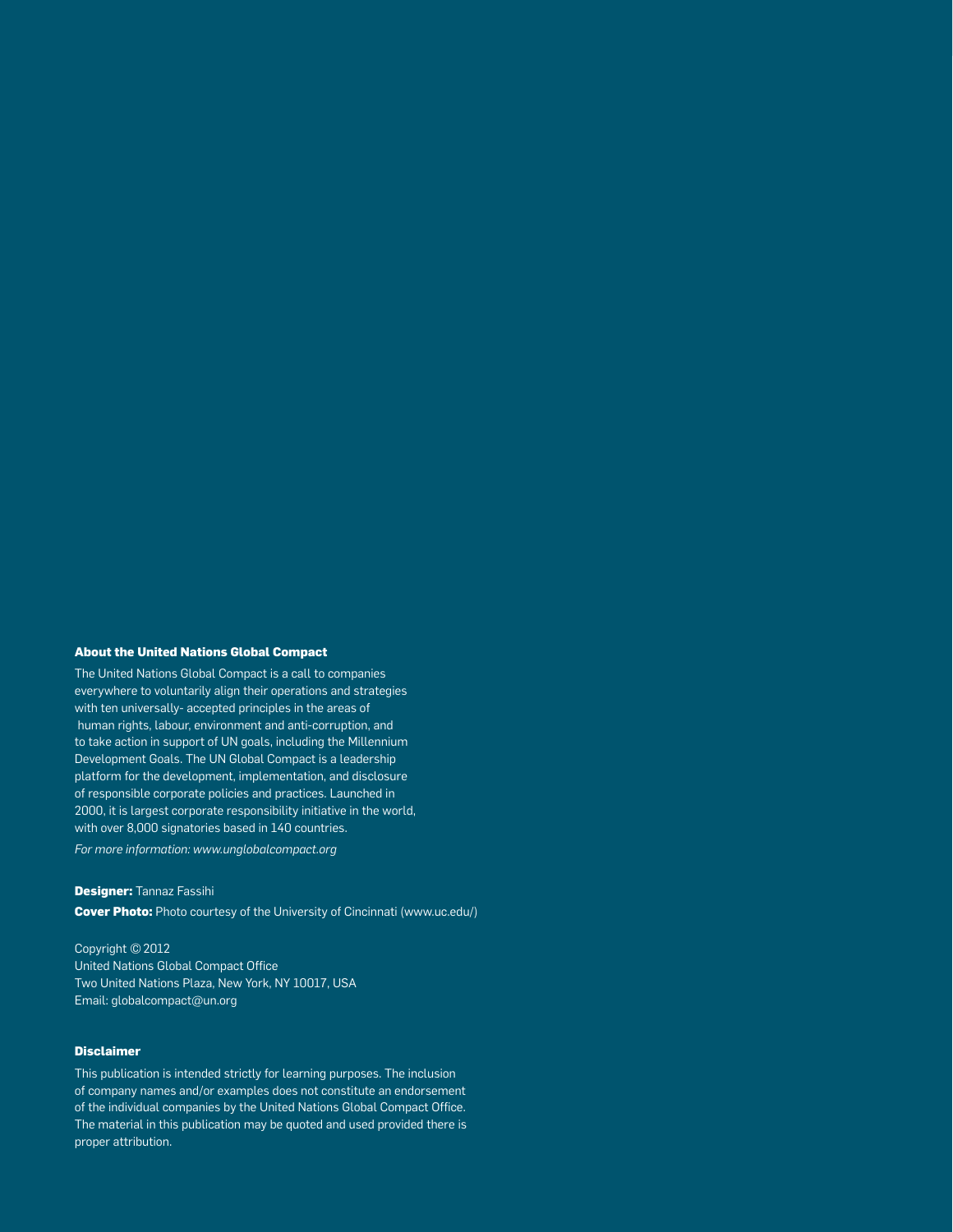# **Contents**

| Welcome                                                                                                                                                                           | 4                                |
|-----------------------------------------------------------------------------------------------------------------------------------------------------------------------------------|----------------------------------|
| <b>Welcome from The UN Global Compact</b><br><b>Academic Working Group</b>                                                                                                        | 5                                |
| <b>Introduction and Overview</b>                                                                                                                                                  | 6                                |
| The Value of Participation:<br>The Critical Role of Higher Education<br>Our End Goal: CSR In Higher Education                                                                     | 7<br>7                           |
| <b>Implementing The Principles</b><br>Sphere of Influence<br>The UN Global Compact Management<br>In Higher Education Model                                                        | 10<br>10<br>10                   |
| The Ten Principles in Higher Education<br>Human Rights<br>Labour<br>Environment<br>Anti-Corruption                                                                                | 12<br>12<br>14<br>15<br>16       |
| The Communication on Progress<br>The Value of The COP<br>The COP Process<br>COPs and The Spirit of Continuous Improvement<br><b>GC</b> Levels<br>Maximizing the Value of Your COP | 17<br>17<br>17<br>18<br>18<br>19 |
| <b>Illustrative Indicators &amp; Metrics</b>                                                                                                                                      | 21                               |
| <b>Resources and Tools</b>                                                                                                                                                        | 22                               |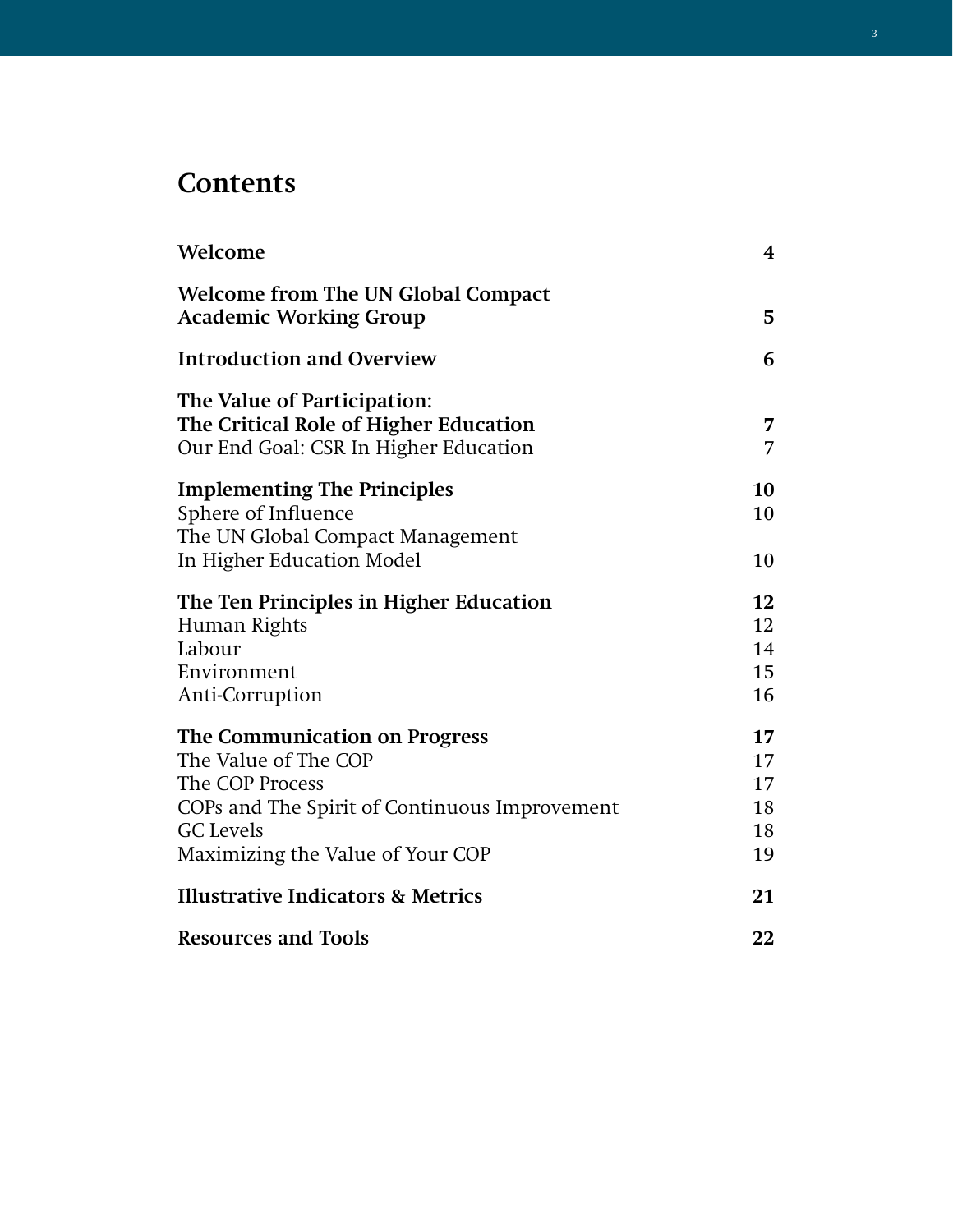# **Welcome**

It is with great pleasure that we welcome you as a new higher education participant of the United Nations Global Compact. As an academic institution, you have joined the world's leading voluntary corporate citizenship initiative, which includes thousands of businesses from every continent, in addition to hundreds of other stakeholders, including non-profit organisations and public institutions.

We have developed this guide to provide assistance during your journey as a participant, in the spirit of maximizing the benefits that participation in the Global Compact offers. It is intended to steer you through the key participation requirements and help you develop a strategic approach to drive your institution's success and achieve your objectives. Our goal is to continuously improve this guide to fit the needs of new participants. Your feedback is therefore very much appreciated.

While the Global Compact requires a leadership commitment, it is as crucial in higher education as in business that participants pursue an engagement strategy that involves all organisational functions and permeates the institution's strategy, operations, and culture. This holistic approach will help generate maximum value by positioning your organisation well to manage the spectrum of emerging challenges and opportunities in the context of globalisation. We hope you find this guide useful in this endeavor.

Georg Kell *Executive Director UN Global Compact*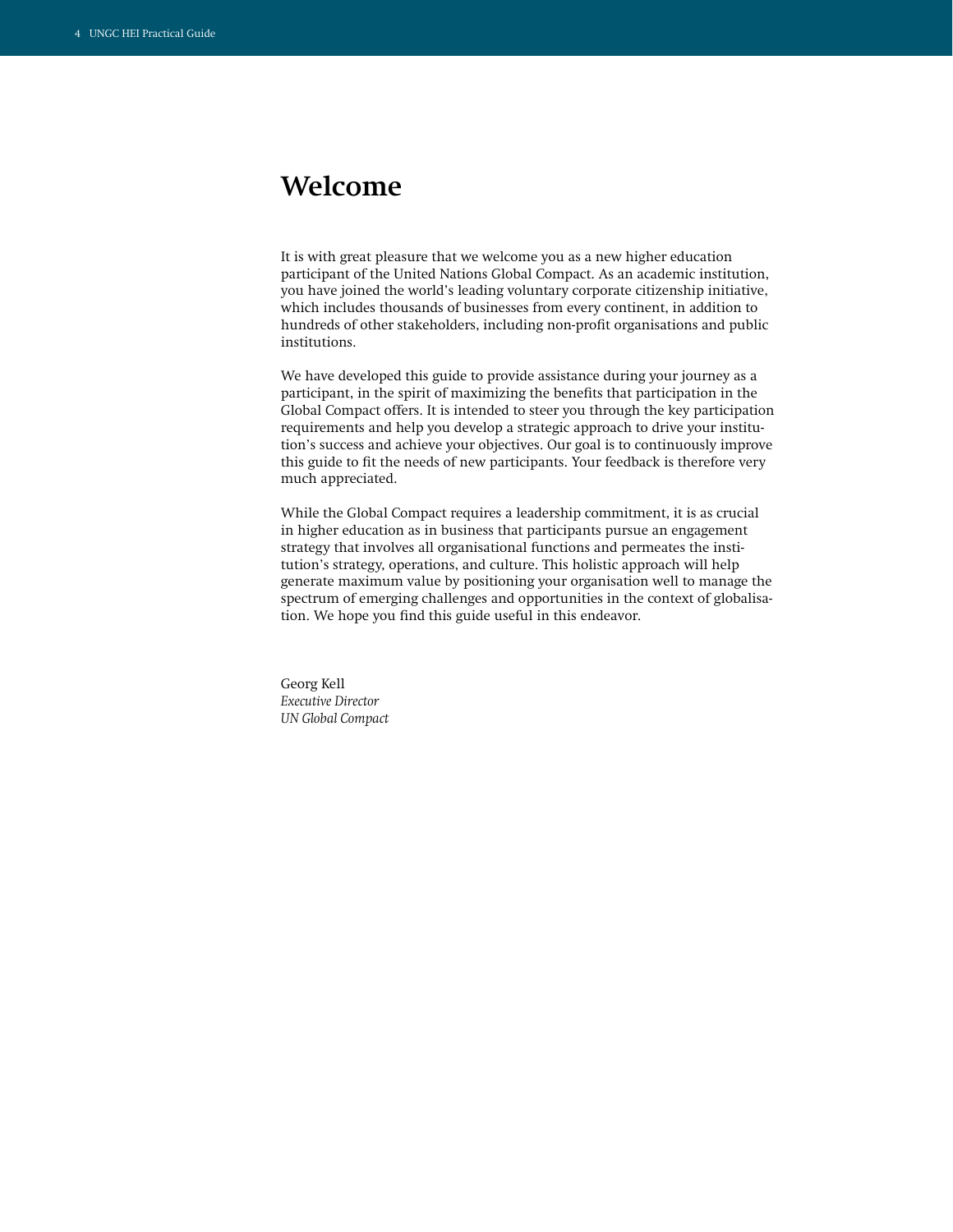# **Welcome from the UN Global Compact Academic Working Group**

Welcome to the United Nations Global Compact. With your commitment, you have joined a fast- growing network of businesses, academic institutions, and other stakeholders from around the world seeking to contribute to a more inclusive and stable global market.

As academic institutions, many of us believe that our educational mission already addresses many of the Global Compact's principles. However, purposely extending the reach of these principles beyond what we do in the classroom enables us to more completely align our operations with universal values, helping us to take an additional leadership role in managing and minimizing the many risks institutions face in this age of global complexity.

Commitment to the Global Compact also promises to help higher education institutions (HEIs) attract the best students, as the expectations of new generations of students are changing and increasingly focused on universal values. Academic institutions implementing and publicly embracing the principles of the UN Global Compact should have a competitive advantage in that they will also be able to fully prepare their students to assume responsibility in their professional and civil life. The benefits for academic institutions are therefore extensive.

The tangible benefits of the Global Compact are felt by all of our participants, educational institutions, non-governmental organisations (NGOs), small businesses and multinational corporations alike. The adage that you can "do well by doing good" has indeed become one of the strongest value propositions in support of inculcating a conscious culture of social responsibility across all dimensions of business practice, perhaps especially within educational institutions. I daresay that the Academy has a special responsibility to lead in this area, for institutions of higher education are at their best and most noble when they combine theory with praxis. Through our embodiment of the normative framework of the Global Compact across academic institutions, we can serve as important exemplars of what can happen when complex organisations consciously take on the challenge of living as responsible corporate citizens.

There are many ways in which the Global Compact can provide valuable support as you embark on your journey. This guide will help you understand the expectations of your participation, but also outline different options of engagement to better leverage the strengths of the Global Compact to the benefit of your institution.

I hope you will find this publication useful in your efforts.

Sincerely, Dr. Mitch Leventhal *Vice Chancellor for Global Affairs, State University of New York (SUNY) and Senior Advisor on Academic Affairs, UN Global Compact*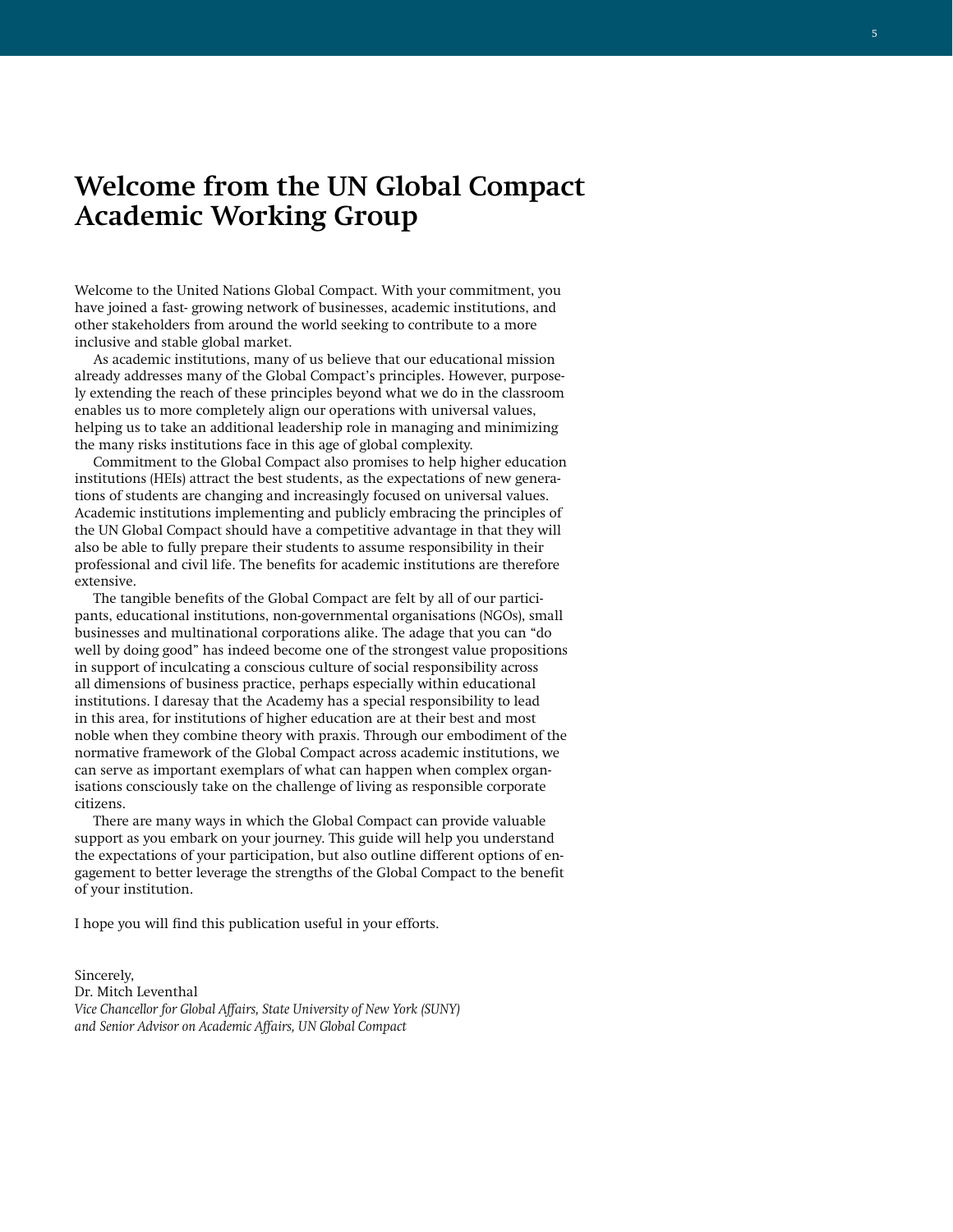# **Introduction and Overview**

The United Nations Global Compact is the world's largest voluntary corporate sustainability initiative. Organisations join the Global Compact because they share the conviction that business practices rooted in universal principles contribute to more stable and inclusive economies, more prosperous and thriving societies, and a more educated citizenry. The Global Compact has been widely adopted by businesses, but until now the process for adoption by HEIs has not been clearly mapped. With the publication of this Guide, HEIs are encouraged to participate in the Global Compact as deeply and meaningfully as the thousands of traditional corporate and organisational participants that have adopted its principles for over a decade.

Thousands of participating companies from nearly 140 countries, as well as many nonbusiness participants report regularly on their progress. The Communication on Progress (COP) has become a hallmark of the Global Compact, since it provides organisations with a tangible reference point as they continue to improve processes and operations to create more optimal social conditions at home and in the world.

A unique feature of the Global Compact is that participation not only commits the institution as a whole, but specifically its leadership. Within education, the personal involvement of top administrators is an important signal to faculty, staff, students, alumni, and other stakeholders that the institution's citizenship engagement is a strategic and operational priority. An institution-wide commitment can thus have tremendous influence on the quality of Global Compact implementation.

#### **The Commitment**

Participation in the UN Global Compact is a visible commitment to the implementation, disclosure, and promotion of ten universal principles.

#### **An HEI joining the initiative is expected to:**

- make the UN Global Compact and its principles an integral part of institutional strategy, day-to-day operations, and campus culture;
- incorporate the UN Global Compact and its principles in the institution's highest-level decision-making processes;
- take actions in support of UN goals and issues, including the Millennium Development Goals;
- communicate regularly with its stakeholders on progress made to implement the principles, ideally integrated into the Communication on Progress (COP); and
- advance the UN Global Compact and the case for responsible organisational practices through advocacy and active outreach to peers, students and alumni, corporate and community partners, and the public at large.

There are a variety of engagement opportunities to further maximize the benefits of participation in the Global Compact, a number of which are outlined in this guide, supported by examples from member institutions committed to implementing the Global Compact.

#### **The Global Compact IS…**

- a voluntary initiative to promote sustainable development and good corporate citizenship
- • a set of values based on universally accepted principles
- a global network of organisations and their stakeholders
- a learning community

#### **The Global Compact is NOT…**

- legally binding
- • a means of monitoring institutional behavior and enforcing compliance
- a performance standard or management system
- a regulatory, certification or accrediting body
- a public relations channel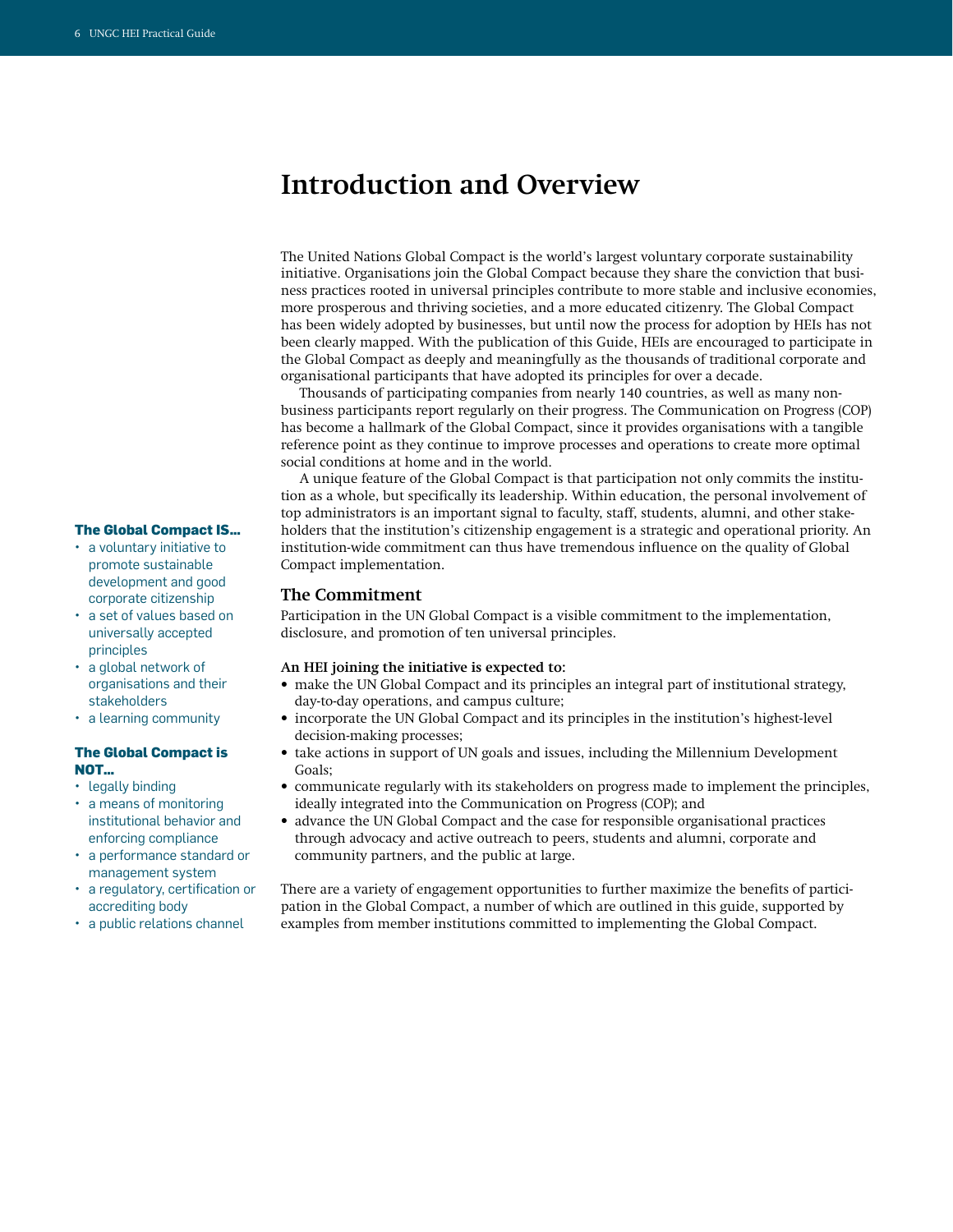# **The Value of Participation: The Critical Role of Higher Education**

As the complexity of HEI operations increasingly overlaps with societal interests and development objectives, and as HEIs develop global activities in many locations and contexts, responsible HEI practices and cross-sector partnerships play a more important role than ever before. To foster a more inclusive and stable global market, the active engagement of higher education will be critical. At the same time, responsible HEI practices not only contribute to the well-being of stakeholders, they have increasingly become a long-term value proposition for the institution itself. It makes business sense for HEIs to invest in creating a sound environment in which to operate, and to partner with the corporate sector in a common mission of global citizenship

In 2007, the Principles of Responsible Management Education (PRME) initiative was launched at the Global Compact Leaders' Summit in Geneva, with the goal of instilling the principles of the Global Compact into business schools and their curricula. PRME's mission focuses on management education and the institutions and programs that teach in this field. Its particular emphasis is placed on curriculum, instruction and research. PRME has grown into a significant movement, more than 400 member institutions from over 60 countries.

In harmony with this initiative, the goal of the Global Compact Academic Working Group is to facilitate the adoption and dissemination of the Global Compact in all categories of HEIs across the globe, with an initial focus on business operations, gradually extending to faculty research and the curriculum across all disciplines. The mission, vision and objectives of the Working Group are:

#### **Mission:**

To promote the adoption and implementation of the Global Compact's ten principles holistically by HEIs, through the creation and dissemination of applicable tools.

#### **Vision:**

To create a context in which HEIs are able to build upon their awareness of their social responsibilities and have the necessary tools to fulfill these obligations.

#### **Objectives:**

- Develop guidelines for academic institutions to implement the Global Compact principles in their goals, strategies, and operations.
- Build upon awareness within the global academic community regarding its social responsibility and available tools for implementation and self-assessment.
- Evaluate the sustainability of the guidelines and highlight best practices.

Engaging in the Global Compact and implementing the principles can help HEIs to:

- be a role model for their stakeholders faculty, staff, students, businesses and the community;
- expand and deepen views about research and development;
- improve organisational integration of environmental, social and governance issues;
- address HEI opportunities and risks;
- improve operational efficiencies;
- mitigate risk at home and abroad;
- access the experiences and good practices of peers, networking with other enlightened organisations;
- acquire practical know-how;
- attract, motivate and retain faculty and staff;
- enhance institutional reputation;
- engage in a proactive and constructive dialogue with civil society and other stakeholders;
- establish better links with the United Nations; and
- take a leadership role on critical issues.

### **Our End Goal: CSR in Higher Education**

Recent financial, ecological and social crises have raised questions concerning the responsibility of the corporate world. Paralleling these concerns, the role of HEIs in educating and training decision makers – and the role they may have played in these crises  $-$  has come under increased scrutiny as well. The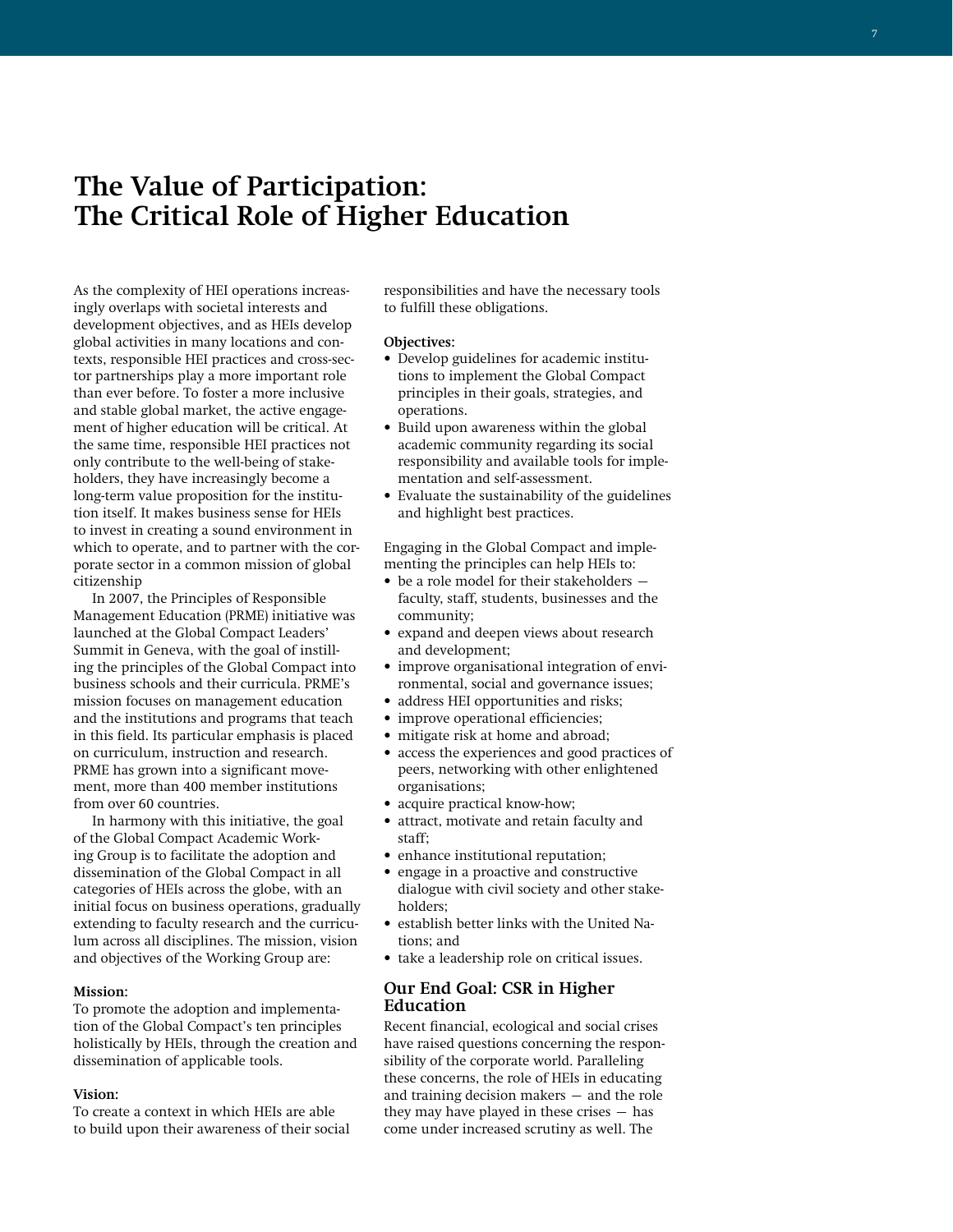latest wave of corporate scandals is, once again, placing pressure on HEIs to emphasize ethics, social responsibility, and sustainable practices.

In order to fulfill their mission in a world in perpetual transformation, HEIs must recognize that their own actions should reflect the values and norms which they claim to embody. This means deepening their own commitment to corporate social responsibility (CSR) at the operational level.

Although developing coursework on CSR is critical and encouraged, it is equally important to recognize the moral imperative of the Hippocratic Oath, "Doctor, heal thyself," and internalize these practices across HEIs as well. While these issues have always been a part of the educational mission of colleges and universities, through participation in the Global Compact, HEIs move the focus beyond the classroom and research projects into their own institutional operations.

Our main objective is to enhance the operation of HEIs, focusing on their broader responsibilities as organisations, corporate entities, schools, and agents of wider social change.

The differentiating factor between HEIs and traditional corporate entities is the double dimension of their responsibility. Through their daily operations, as with all organisations, HEIs have a direct and immediate impact on society and the environment. As educational institutions, they also have a broader responsibility to frame and disseminate knowledge and capabilities concerning both positive (e.g., employment) and negative (e.g., discrimination, pollution) externalities.

 Going beyond the current student body, the behavior and actions of alumni reflect directly back upon their institutions. Especially in HEIs, the paradigms, frameworks and tools taught in different programs readily shape the behavior and decisions of future professionals, from short-term corporate visions to a broader, multi-stakeholder focus.

The exhibit on the opposite page captures the scope of this responsibility for HEIs.

The first level of responsibility, which is common to all organisations, concerns social, environmental and economic performance dimensions:

- **• Social:** working conditions of staff, diversity policy, social dialogue, integration of stakeholders, training, governance, etc.
- **• Environmental:** transport and building policy, responsible purchasing, policy concerning reduction of greenhouse gas emissions, etc.
- **• Economic:** territorial, investment policy, green business, contribution to the community, sustainable development performance indicators, etc.

As schools, HEIs have a second level of responsibility to produce socially responsible citizens who include sustainability issues in their professional management decisions and take part in developing socially and environmentally responsible, ethical companies. In all disciplines, it is important that educators at every level help shape the behaviour and decision-making skills of its students – our world's future.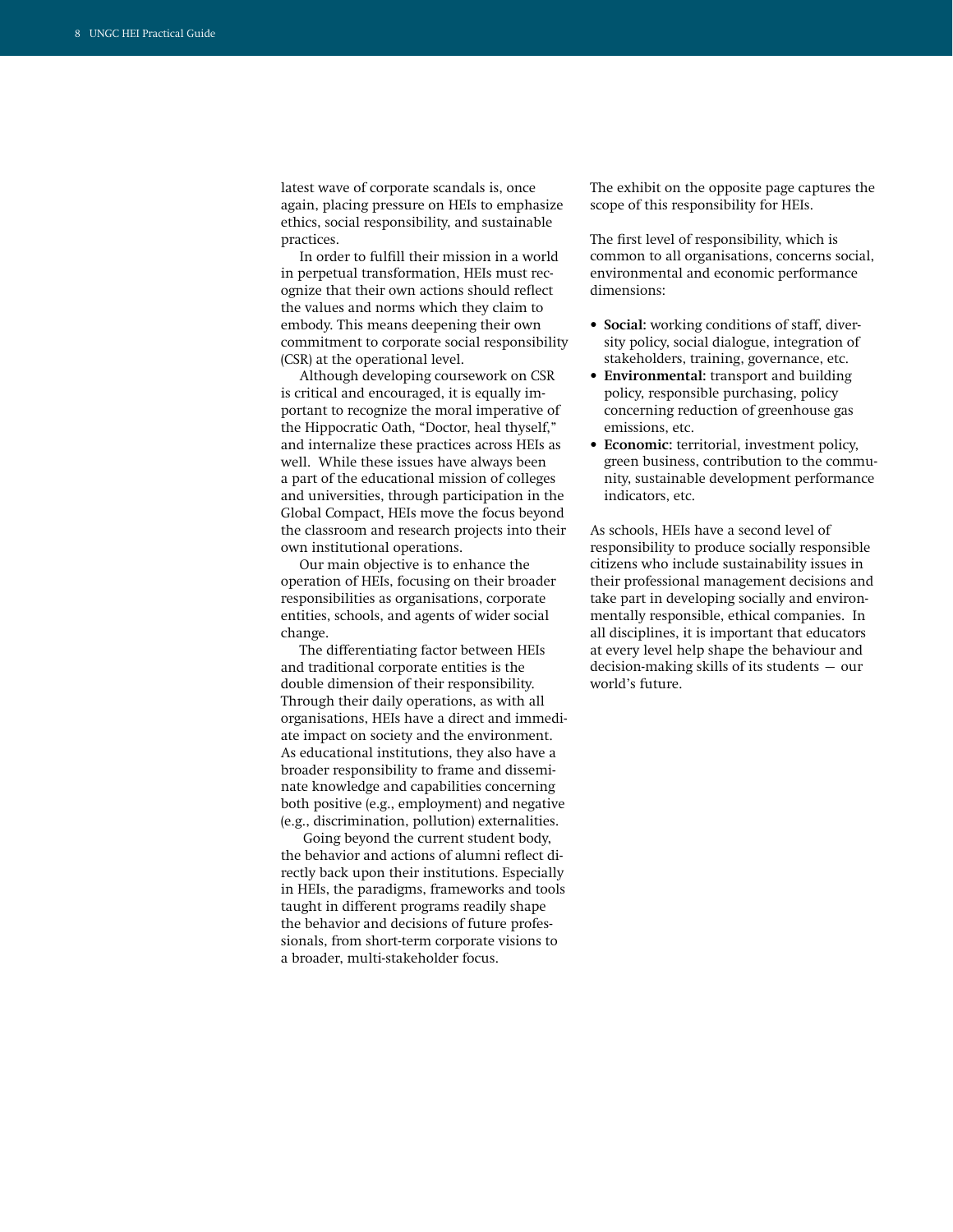# **Scope of Responsibility**

| <b>SOCIAL</b>                                                                                                                              | <b>ENVIRONMENTAL</b>                                                                                                       | <b>ECONOMIC</b>                                                                                                        |  |
|--------------------------------------------------------------------------------------------------------------------------------------------|----------------------------------------------------------------------------------------------------------------------------|------------------------------------------------------------------------------------------------------------------------|--|
| <b>HEI RESPONSIBILITY</b>                                                                                                                  |                                                                                                                            |                                                                                                                        |  |
| <b>AS ORGANISATIONS</b>                                                                                                                    |                                                                                                                            |                                                                                                                        |  |
| • Personal well-being<br>• Personal development<br>• Health & safety<br>• Human rights<br>· Social & cultural diversity<br>• Employability | • Waste and pollution<br>• Natural resource<br>preservation<br>• Energy<br>· Climate change<br>· Biodiversity preservation | • Financial transparency<br>• Financial sustainability<br>• Community development<br>• Anti-corruption<br>• Governance |  |
| <b>AS SCHOOLS</b>                                                                                                                          |                                                                                                                            |                                                                                                                        |  |
| · Socially responsible<br>behavior of graduates and<br>partners<br>• Personal and professional<br>well-being of graduates                  | · Inclusion of environmen-<br>tal sustainability issues in<br>the managerial decisions<br>made by graduates                | • Participation of gradu-<br>ates in the economic and<br>ethical development of<br>society                             |  |

## LEVERS OF ACTION

## **AS ORGANISATIONS**

#### **SOCIAL CAPITAL**

- • Working and learning
- 
- 
- 
- • Social dialogue
- • Stakeholder engagement

#### **ENVIRONMENTAL CAPITAL**

- Transportation policy
- Building solutions
- • GHG emissions management
- • Sustainable purchasing

## **ECONOMIC CAPITAL**

- International strategy
- • Local community
- 
- management
- • Risk management
- indicators

### **IN PROGRAMMES & RESEARCH**

## **Intellectual Capital**

- • Pedagogical approach
- Curriculum content
- Learning by doing
- Research themes
- Transversal research
- Exemplary behavior
- Evolving information
- sources
- Provident of standards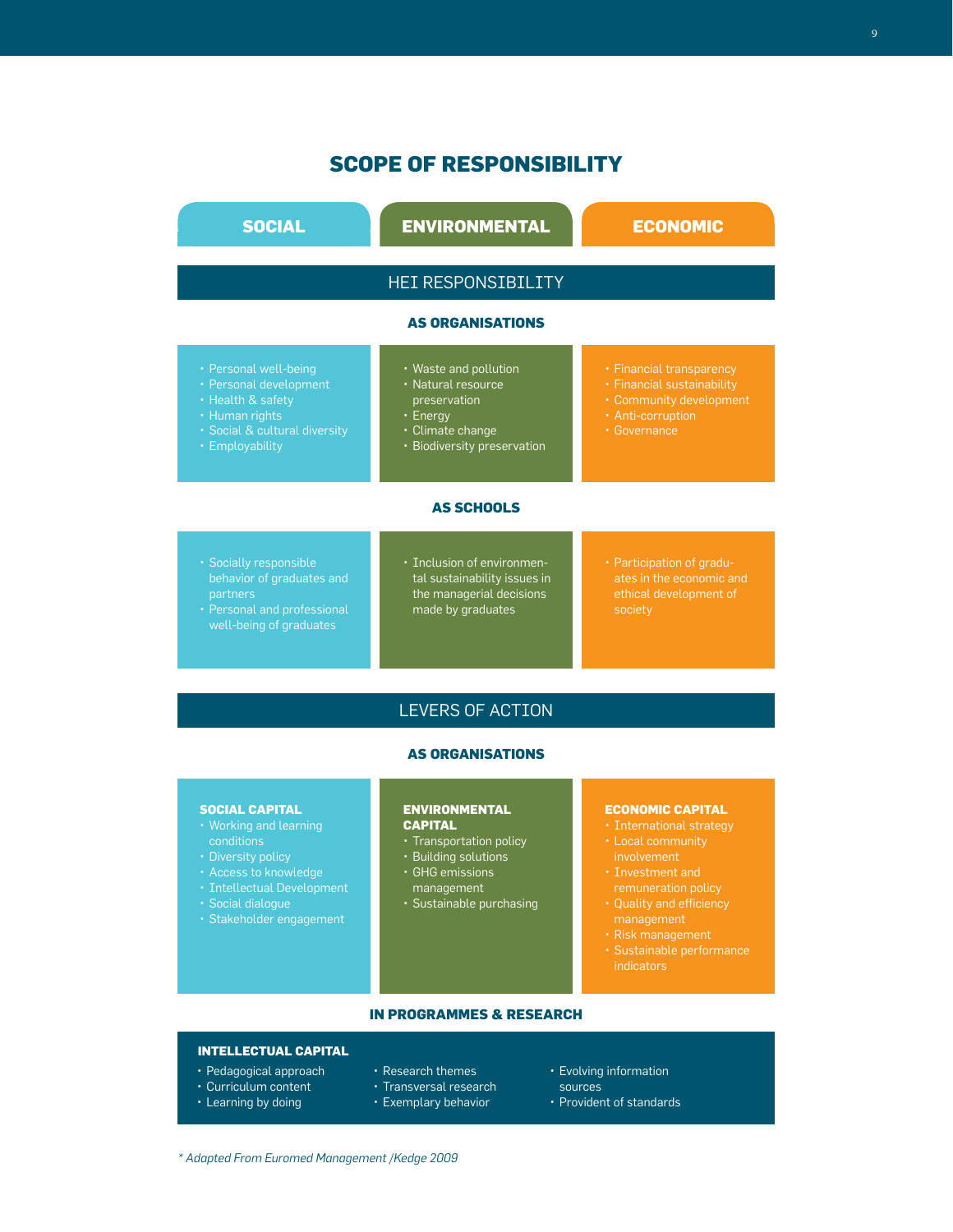# **Implementing the Principles**

HEIs that have signed on to the Global Compact commit to implementing the GC's ten principles into their strategies and operations. However, small colleges and large universities alike are sometimes uncertain about the right approach. While there is no single "correct" method or model, it is important that implementation of the ten principles is understood as a longterm commitment to continuous performance improvement.

As many different management models and approaches can assist in the process, key success factors in implementing the Global Compact principles include:

- treating the principles as an integral part of institutional strategy and operations as well as educational mission;
- clear commitments from senior-level administration;
- communication of the commitment throughout all levels of the organisation to ensure broad support for the principles;
- an environment favorable to new ideas and business innovation;
- developing measurable targets and a transparent system of communicating progress;
- willingness and ability to learn and adapt, and share good practices;
- dedication to practical actions;
- working with suppliers and corporate and community partners to extend corporate responsibility practices; and
- openness to engage and dialogue with the institution's stakeholders.



## **Sphere of Influence**

HEIs are asked to embrace, support and enact the Global Compact's ten principles within their "sphere of influence." Perhaps the term is better described as spheres of influence, and envisioned as a series of concentric circles, where influence diminishes as the circles get bigger. The smallest circle includes an HEI's core activities in terms of its campus governance practices and operation as an institution. The middle circle covers the educational mission, perhaps where HEIs can exert the greatest influence on ESG (environment, social, governance) insight and performance. The outer circle, where control is perhaps the weakest, reflects broader local and global engagement, including interaction with the surrounding community, educational programs in other countries, the public policy dialogue and corporate engagement.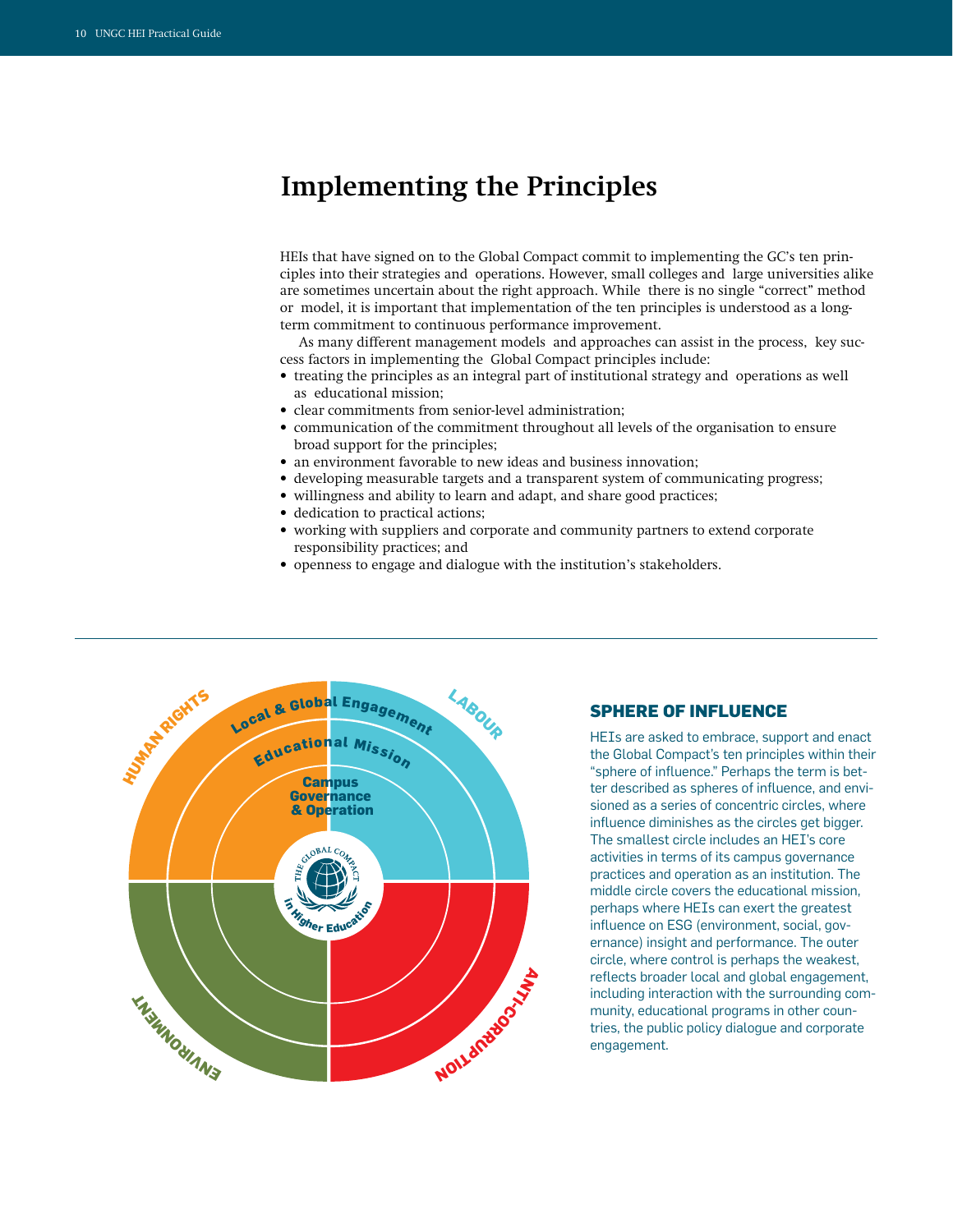## **The UNGC Management Model in Higher Education**

The "UN Global Compact Model in Higher Education" is intended to guide HEIs through the process of formally committing to, assessing, defining, implementing, measuring, and communicating an institutional sustainability strategy based on the Global Compact and its ten principles.

It is a simple, yet broad and flexible model to guide colleges and universities of all sizes through the process of organisational change to embrace corporate sustainability. This model, produced in collaboration with Deloitte and a range of corporate sustainability and management experts, has been modified to fit the unique nature of HEIs. It is particularly helpful for those just entering the sustainability realm, but also offers guidance on Leadership Practices for more experienced HEIs.



## **Institutionalizing Global Compact Principles**

While there are a number of approaches that colleges and universities have used to ensure institutionalization of the Global Compact principles, several HEIs have dedicated positions that oversee the process. La Trobe University (Australia), for example, appointed a Pro Vice-Chancellor (Sustainability) to drive the University's efforts to make sustainability and social responsibility a central component of the institution. The Office of the Pro Vice- Chancellor (Sustainability) leads and supports an ongoing emphasis on embedding sustainability principles in the university's operations and curriculum and conducting research that enhances the sustainability of the University's communities.

Bentley University (United States) created its Alliance for Ethics and Social Responsibility to amplify and extend the work of the core centers and initiatives on campus that focus on ethics, social responsibility, civic engagement and sustainability. The goal is to create greater awareness of, respect for, and commitment to these issues in teaching, research, campus operations, and external relations.

Euromed Management, one of France's top-ranked business schools, has a Center for Corporate Social Responsibility, whose director serves as a champion for these issues across the institution. Euromed Management has committed its programs to educate future managers with these ideals in mind, enabling them to "see the world through different eyes." The school also has 25 CSR officers who act as liaisons between the CSR Department and their own departments, helping to disseminate the CSR strategy across the campus and bring new ideas and insights that have the potential to shape school strategy.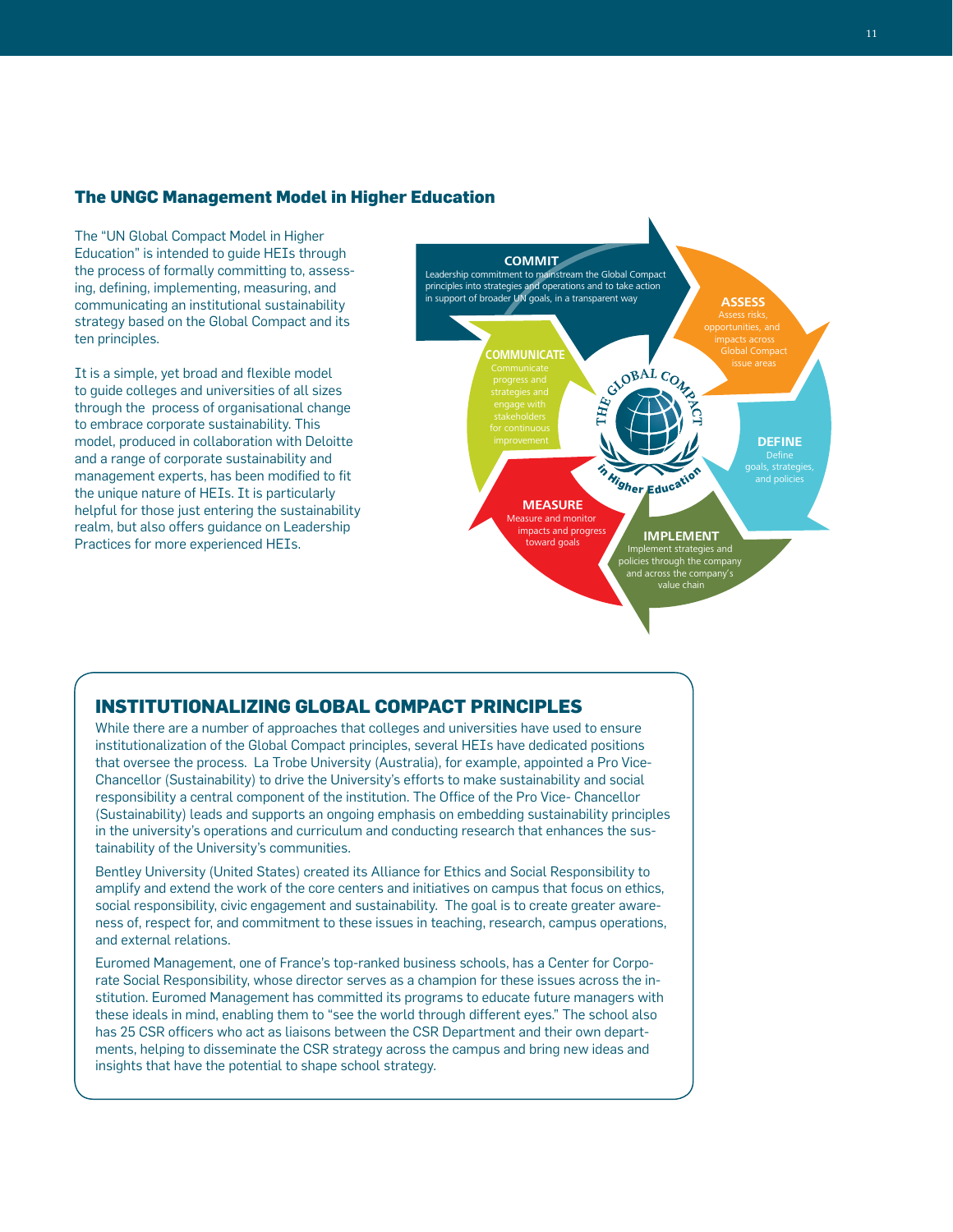# **The Ten Principles in Higher Education**

The following pages are intended to clarify how the key concepts in the UN Global Compact's ten principles can be applied to HEIs, providing suggestions for practical steps HEIs can take at the outset of their implementation process, and sharing examples of what colleges and universities have been doing in this area. More comprehensive information on these principles as applied to the corporate world can be found on the Global Compact website at www.unglobalcompact.org/Issues/index.html.

## **Relative Tuition Cost**

Educatis University (Switzerland) has a worldwide and uniform differentiated and transparent tuition policy based on the World Bank analytical income categories. The tuition fees for students from highincome countries are taken as base (100 percent) for the discounts offered to students from mid-income and lowincome countries, which are published on the institution's homepage. The discounts are up to 40 percent for students from mid-income countries and up to 60 percent for students from low-income countries. Remuneration systems are based on the differentiated tuition fee scheme and applied worldwide without any

### **HUMAN RIGHTS** (Principles 1-2)

Human rights are commonly understood as those rights that are inherent to human beings (e.g., the right to education, freedom of speech). The concept of human rights acknowledges that every single human being is entitled to enjoy his or her human rights without distinction as to race, colour, sex, language, religion, political or other opinion, national or social origin, property, birth or other status.

**PRiNCiPLE 1:** Businesses should support and respect the protection of internationally proclaimed human rights; and **PRINCIPLE 2:** make sure that they are not complicit in human rights abuses.

The responsibility for human rights does not rest with governments or nation states alone. Human rights issues are important both for individuals and the organisations that they create. As part of their commitment to the Global Compact, HEIs have a responsibility to uphold human rights both on their campuses and more broadly within their sphere of influence.

discrimination. In 2007, the State University of New York violations committed by others. Beneficial Organisations can be complicit with respect to human rights violations on several levels. Direct complicity occurs when an organisation actively assists in human rights complicity suggests that an organisation benefits indirectly from human rights abuses committed by others. Silent complicity describes a situation where a company may not be assisting or encouraging human rights violations, nor benefiting from the actions of those that commit abuses, but is viewed as staying silent in the face of human rights abuses.

#### **Some suggested steps:**

- Develop your institution's business case for human rights ("Why are human rights relevant to our organisation?").
- Develop and encourage a transparent andrights-aware approach in both educational mission and operational practices.
- Make use of existing human rights resources and guidance materials.
- Find out what your institution is already doing with respect to human rights, for instance under health and safety, labour relations, and human resource policies.
- Establish procedures for identifying and managing risks and opportunities related to human rights, and for addressing human rights impacts.
- Put in place management systems for human rights policy implementation, monitoring, and reporting across the institution.
- Learn from sector-wide business initiatives on human rights and consider a collective action approach with industry peers where appropriate.
- Provide mechanisms to protect employees who report potential human rights concerns within the institution or with business partners.

– Geneseo established its Food Project to explore the relationships between food, environmental sustainability and social justice. Bringing together scholars, students, and activists, the Project explores these issues as they have unfolded on local, regional, national, and international levels, including the creation of a campus community garden to serve as a model for experiential learning and community building.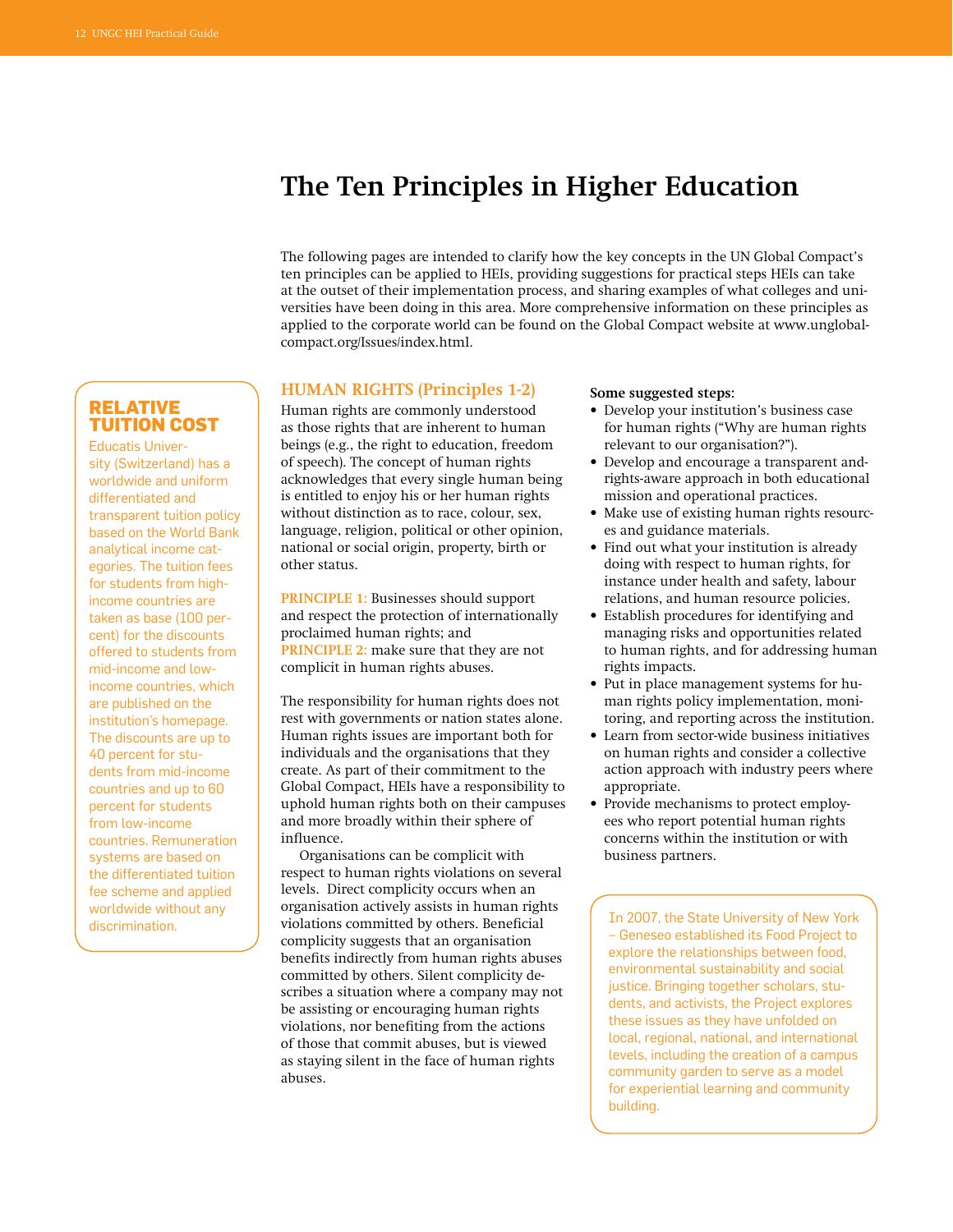## **Reaching Out to Vulnerable Populations**

Istanbul Bilgi University's (Turkey) Center for Migration Research established the "Tarlabasi Community Center" in the Tarlabasi neighborhood of Beyoglu, Istanbul. The Center provides social and educational support for women and children who live under severe social discrimination and poverty in the city to which they have migrated. These people are the most vulnerable groups struggling with problems resulting from migration and poverty. The Community Center provides a place for the inhabitants of Tarlabasi to attend activities, realize and develop their abilities and communication skills, and strengthen their self-expression capacities. In addition, the University's Human Rights Law Research Centre focuses on raising awareness and protecting and developing human rights and humanitarian law both domestically and internationally. Finally, the Bilgi's Child Studies Unit started the "Pusulacik" project to support the dissemination of human rights education for children. Pusulacik is the Turkish version of Compasito, which is a manual for human rights education for children developed by the Council of Europe. The manual compiles various experiences of teachers, youth workers, social workers and NGOs from around Europe. Istanbul Bilgi University Child Studies Unit has translated the manual into Turkish, printed 2500 copies, and disseminated it to the experts that are working actively on children rights. The university has also been holding training programs for primary school teachers, social workers, youth workers and volunteers working on the subject.

## **Human Rights (Illustrative Issues)**

- **Student admissions**
- Relative tuition costs & practices
- **Safe & healthy work & study conditions**
- Well-being of all organisational members: students, staff, administrators, faculty
- **Non-discrimination**
- Urban v. rural access
- Women v. Men
- Indigenous v. non-indigenous
- Equal pay for equal work
- Elections

#### **• Freedom of expression & association**

- Inclusive governance
- Freedom of ideas & opinion across stakeholders
- Contributions to public debate
- International operations
- **Diversity: Accommodation (allowance) of differences**
- Gender, religion, cultural, disabilities, dress
- **Fair Decision-making practices**
- Merit-based allocation of faculty/staff development opportunities
- Transparency in elections
- Due process with respect to accusations
- **Respect of local cultures / Intercultural learning**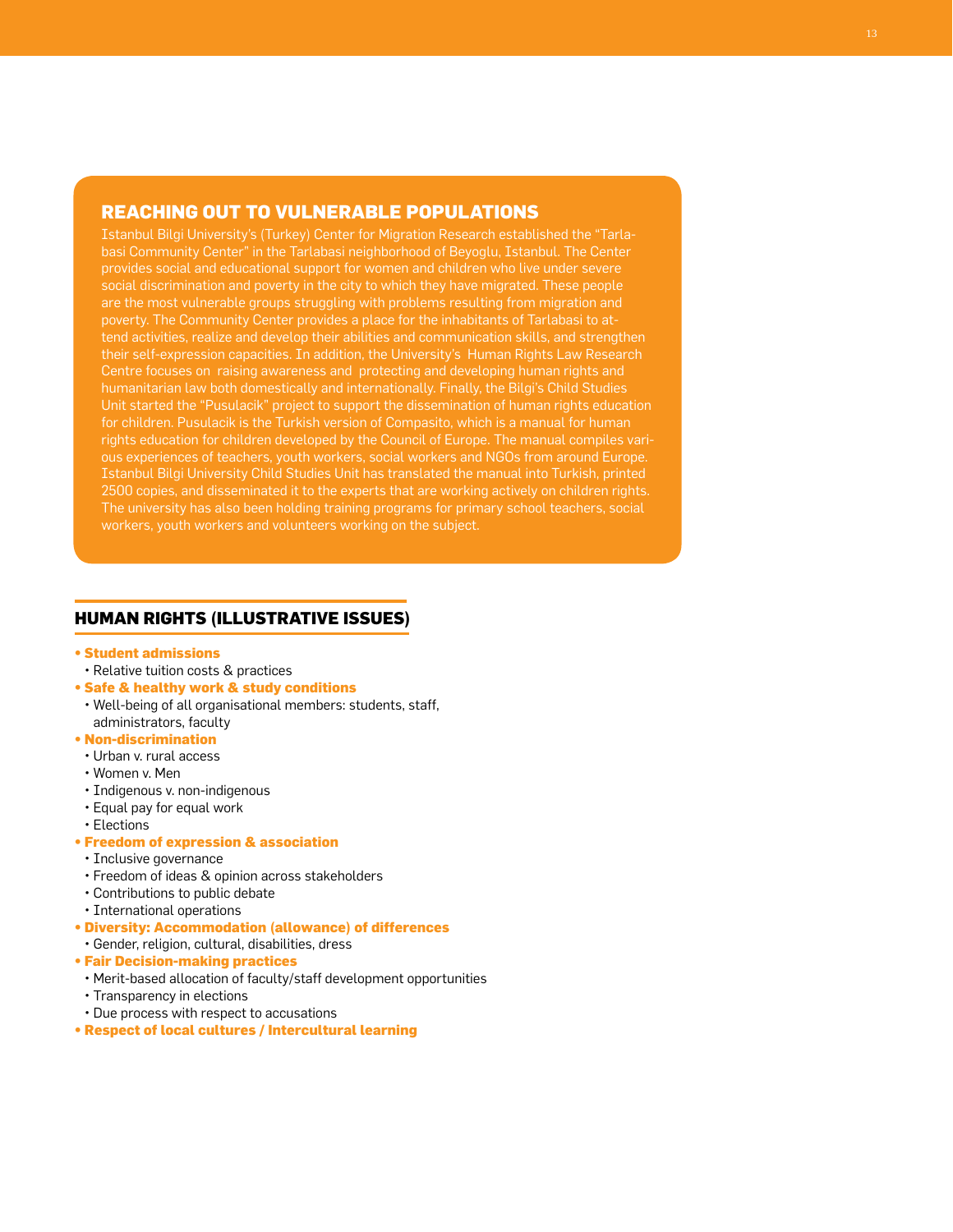La Trobe University's employment terms and conditions, salary scales, classifications, and other entitlements are outlined in the La Trobe University Collective Agreement, which covers 99 percent of staff. A wide range of benefits and entitlements are also offered to staff members, including childcare facilities, parental leave and flexible work options.

#### **LABoUR (Principles 3-6)**

The Global Compact's labour principles are derived from the International Labour Organisation's (ILO) Declaration on Fundamental Principles and Rights at Work.

**PRiNCiPLE 3:** Businesses should uphold the freedom of association and the effective recognition of the right to collective bargaining; **PRiNCiPLE 4:** the elimination of forced or compulsory labour;

**PRiNCiPLE 5:** the effective abolition of child labour; and

**PRiNCiPLE 6:** the elimination of discrimination in respect of employment and occupation.

#### **Some suggested steps:**

- Ensure that institutional policies and procedures do not discriminate against individuals because of their views.
- Provide information needed for meaningful bargaining.
- Have a clear policy not to use, be complicit in, or benefit from forced labour.
- Write employment contracts in language easily understood by staff members,

indicating the scope of and procedures for leaving the job.

- Be aware of countries, regions, sectors, and economic activities where there is a greater likelihood of child labour.
- Adhere to minimum age provisions of national labour laws and regulations.
- Develop and implement mechanisms to detect child labour.
- Support and help design community educational, vocational training, and counseling programmes for working children.
- In communities, encourage and assist in launching supplementary health and nutrition programmes for children removed from dangerous work, and provide medical care.
- Implement policies and procedures which make qualifications, skill and experience the basis for the recruitment, placement, training, and advancement of staff.
- Establish programs to promote access to skills development training.
- Provide staff training on disability awareness and reasonably adjust the physical environment.

## **Disability Support**

Esucela Technica Superior de Ingenieros Industriales-Universidad Politecnica Madrid (ETSII-UPM, Spain) created a disability support unit to promote a university free of barriers to ensure equal opportunities and non-discrimination for persons with disabilities. To achieve this goal, the University is developing programs that include improving accessibility in the Centers and removing architectural barriers; developing awareness programs; providing necessary technical and human resources for each student (sign language interpreters, adaptations and computer reading posts); providing teacher-mentors to advise students with disabilities; promoting labor programs and practices designed to promote the employability of students and graduates with disabilities; and establishing relationships with other public administrations and social organisations in the disability sector. Although this a centralized service to the entire university, there are specific individuals with responsibility for these issues in each center.

Bentley University's (USA) commitment to providing equal educational opportunities for students with disabilities and impairments is operationalized through its Office for Disability Services (ODS). The ODS provides academic and personal support to full- and part-time undergraduate and graduate students with diagnosed learning disabilities, including attention-deficit/hyperactivity disorder, psychiatric/psychological disabilities, deafness and hearing impairments, blindness and low-vision impairments, mobility/orthopedic disabilities, systemic disorders and medical conditions, and temporary disabilities.

## **Labor (Illustrative Issues)**

- **Freedom of association for staff & students**
- **Forced/Compulsory Labor Controversies**
- Adjunct Professors & Exploitative Contracts
- Holding Passports of Laborers
- **Commitment to Fair Trade**
- **(Sub-)Contracted Labor Policies**
- Abroad (international campus operations) • Domestic (Outsourcing)
- **Disability Issues & Compliance**
- **Student Labor Policies**
- Work Study & Assistantships Internships
- **Hiring & Advancement Practices/ Policies Discrimination**
- Design of Programs (day/evening)
- Hiring & promotion practices
- **Work/Life Balance**
- Virtual Teams & Use/Abuse of Technology
- Meeting times/expectations
- **Workplace Health & Safety Issues**
- Communication of Hazards
- Global Assignments
- Medical Waste Removal
- Computer/Technology Disposal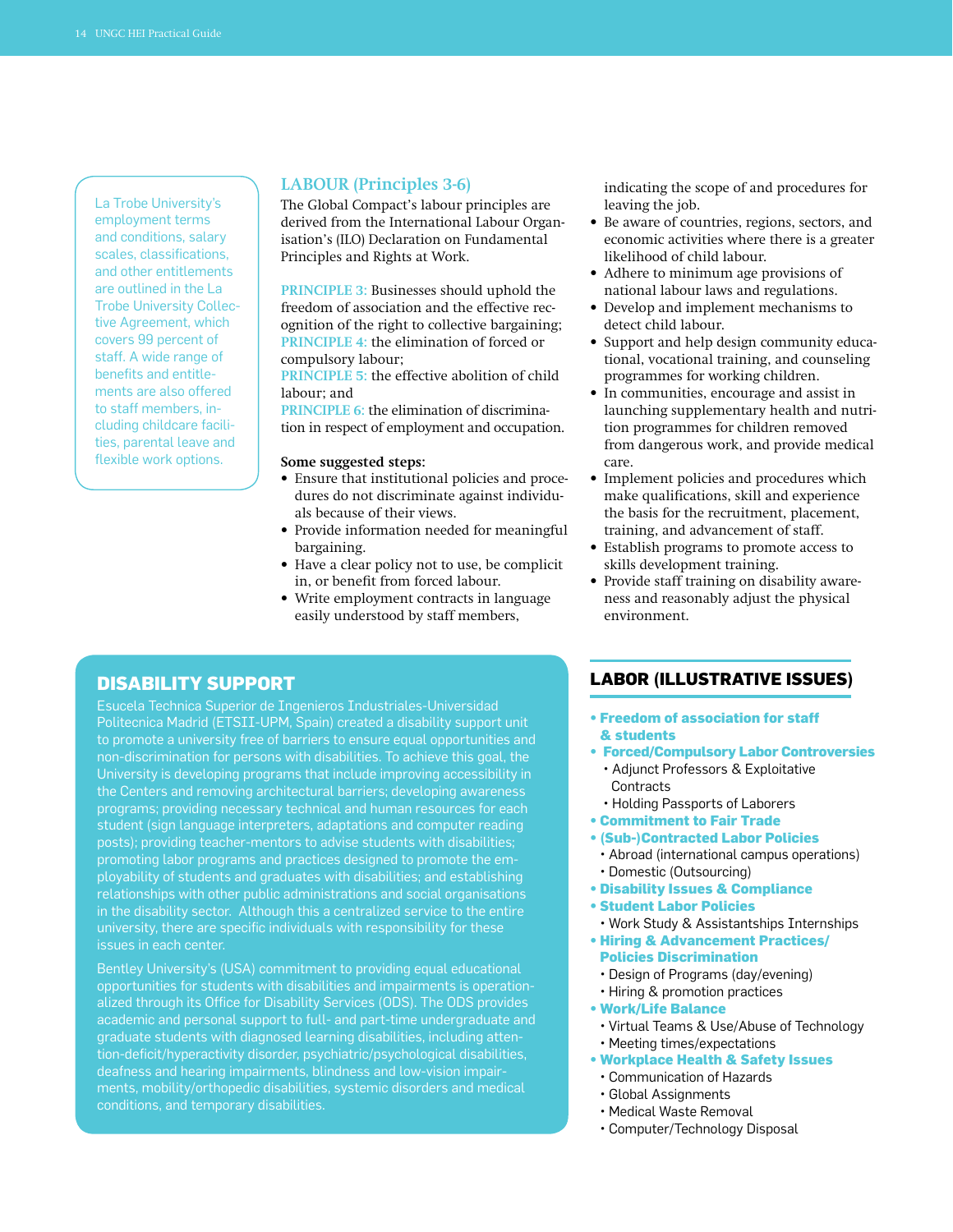## **ENViRoNMENt (Principles 7-9)**

**PRiNCiPLE 7:** Businesses should support a precautionary approach to environmental challenges;

**PRiNCiPLE 8:** undertake initiatives to promote greater environmental responsibility; and **PRINCIPLE 9:** encourage the development and diffusion of environmentally friendly technologies.

Precaution involves the systematic application of risk assessment (hazard identification, hazard characterization, appraisal of exposure and risk characterization), risk management, and risk communication. When there is reasonable suspicion of harm and decision makers need to apply precaution, they have to consider the degree of uncertainty that appears from scientific evaluation.

Higher education institutions have the responsibility to ensure their activities do not cause harm to the environment of their neighbors. Society also expects HEIs to be good neighbors. Organisations gain legitimacy through meeting the needs of society, and increasingly society is expressing a clear need for more environmentally sustainable practices.

#### **Specific steps include:**

- Provide information to students and stakeholders about potential environmental risks of products and services.
- Join industry-wide efforts to share knowledge and deal with issues, in particular production processes and products around which a high level of uncertainty and sensitivity exist.
- Establish sustainable production and consumption programs with clear performance

## **Office of Sustainability**

As a way of promoting a campus-wide commitment to sustainability, many HEIs have established Sustainability Offices. These departments are typically charged with establishing institutional practices that promote environmental sustainability, including measures to increase energy and water efficiency while decreasing waste generation, with the ultimate goal of shrinking the HEI's carbon and ecological footprints. HEIs with sustainability offices include LaTrobe University (Australia), the State University of New York- Geneseo, and Bentley University (US).

## **The Blackout Challenge**

Working with the Bentley Green Society, a student organization focused on environmental issues and activism, Bentley University's (Massachusetts) Office of Sustainability held an energy reduction competition. During the "2010 Blackout Challenge," Bentley students competed to reduce energy use in their residence halls. Weekly updates created rivalry amongst students and between residence halls, making the 2010 Challenge the most successful competition yet.

Three residence halls – Cape, Castle, and Stratton – produced the highest percentage reduction in electricity use at 9.4 percent. Together, all of the residence halls on campus saved 56,670 kWhs of electricity during the month of February, which was enough electricity to power 5.3 homes for an entire year. An outside donor volunteered to match the total kWhs saved with a \$5,667 donation to The Water Project, a non-profit organisation working to rebuild drinking water wells in Haiti after the 2010 earthquake.

objectives to take the organisation beyond compliance in the long-term.

- Establish institutional policy on the use of environmentally sound technologies.
- Measure, track and communicate progress in incorporating sustainability principles into institutional practices.
- Share and disseminate information illustrating the benefits of using clean technologies.
- Use life-cycle assessments (LCA) in the development of new technologies and products.

## **Purchasing**

Euromed Management (France) launched a Research Chair focusing on the ecological, environmental, and economic dimensions of the purchasing function. The Sustainable Purchasing Chair is funded by three major companies (L'Occitane, SNCF, and Sodexo), together with three NGOs (WWF , Max Havelaar, and Extra-Muros), which all serve on the steering committee. With professors specialized in marketing, purchasing, strategy and supply chain management, the Chair has adopted a multi-faceted approach. Two illustrative projects are an analysis of what "sustainable sourcing" means in practice and an assessment of the organisational implications of sustainable sourcing.

Due to the active participation of the partners, the Chair influences not only how the school trains students but also how it conducts its own purchasing operations.

## **Environment (Illustrative Issues)**

- **Environmental Footprint: Programs & Policies**
- Operations
- Transportation & Travel
- Recycling
- Campus Usage
- Food services
- On-line education /less paper use
- **Green/responsible purchasing practices**
- **Waste Removal & Treatment**
- **Pollution**
- **Natural Resources/ Energy Preservation**
	- Water preservation
	- Oil, electricity
- **Climate Change Issues**
- **Biodiversity (On and off campus)**
- Preserving, planting
- **Compare to Existing Tools for Higher Education**
- AASHE (US)
- Green Campus
- Report Card (US)
- HEFCE (UK)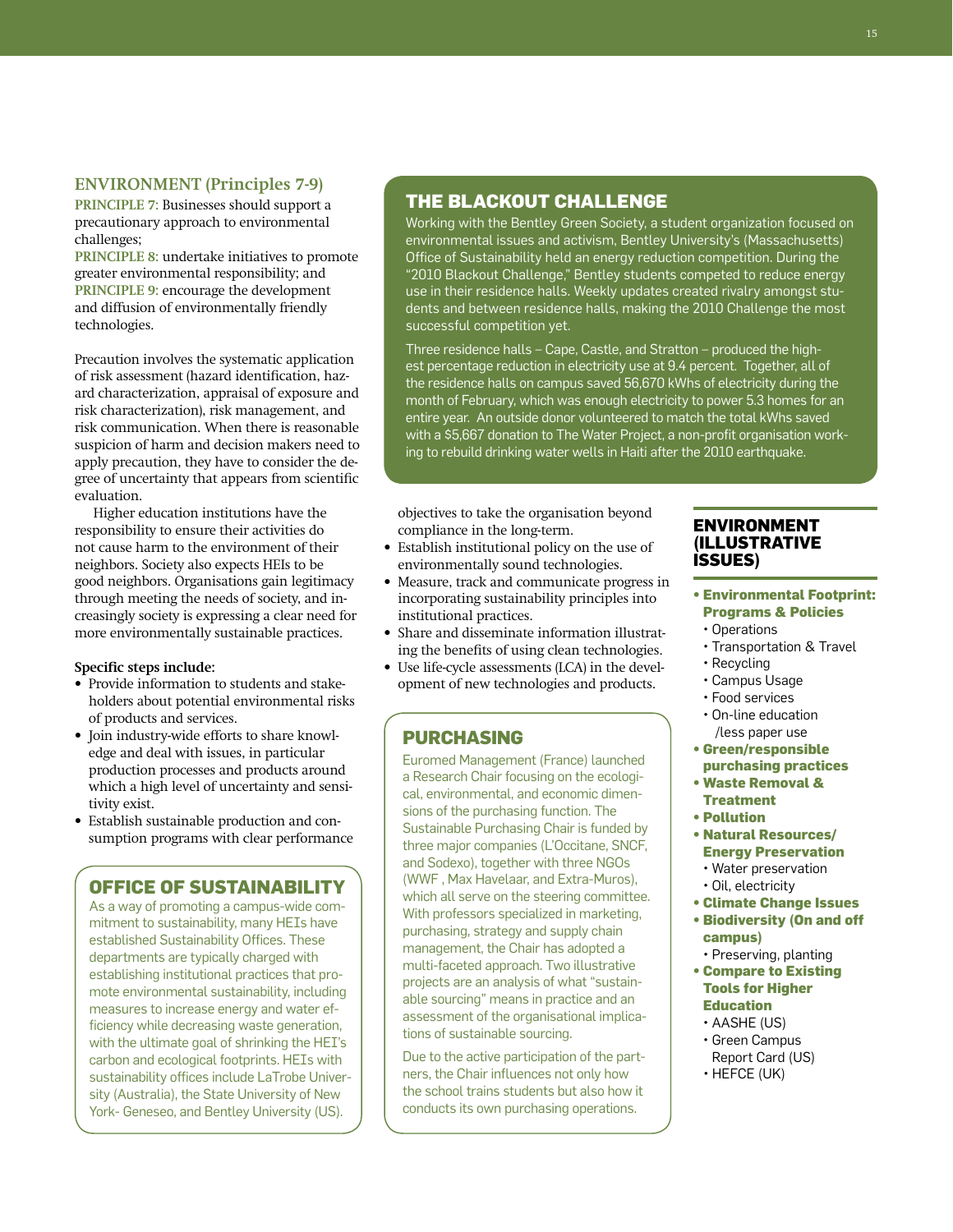Anti-corruption challenges are especially significant for higher education in developing countries. In India, for example, Assam University has taken on efforts to combat widely used governance practices embedded in nepotism and favouritism. The institution sees the significance of the implementation of the Global Compact in raising the visibility of these concerns, ensuring reporting progress via COPs, and creating stronger advocacy to combat these practices.

## **ANti-CoRRUPtioN (Principle 10)**

**PRiNCiPLE 10:** Businesses should work against corruption in all its forms, including extortion and bribery.

Corruption, defined as the abuse of entrusted power for private gain, can take many forms that vary in degree from the minor use of influence to institutionalized bribery. Corruption poses risks to an HEI's reputation and increases exposure to legal, financial and other risks.

The Organisation for Economic Co-operation and Development (OECD) defines extortion as: "the solicitation of bribes is the act of asking or enticing another to commit bribery. It becomes extortion when this demand is accompanied by threats that endanger the personal integrity or the life of the private actors involved."

Bribery is defined as "an offer or receipt of any gift, loan, fee, reward or other advantage to or from any person as an inducement to do something which is dishonest, illegal or a breach of trust, in the conduct of the enterprise's business."

**Some suggested steps:** 

• Introduce and implement effective zerotolerance policies and programs, and adopt an organisation-wide ethics code.

## **Anti-Corruption in International Student Recruitment Processes**

Like many universities, the State University of New York (SUNY) utilizes international student recruitment agencies to meet its enrollment objectives. While agencies can be extremely helpful to both students and universities, serious concerns exist due to unscrupulous operators who may charge students significant fees for unnecessary services, forge transcripts, falsify records, or even write application essays. SUNY has therefore made it a matter of policy only to work with agents who have gone through a comprehensive certification process managed by the American International Recruitment Council (AIRC), which involves external due diligence, a prescribed professional development program, a self-study, and an external site review undertaken by a university member of AIRC. Like other certification and accreditation processes, this involves a significant investment of time and money on the part of agents, and proven breaches of the certification standards can result in disciplinary action up to and including revocation of certification. SUNY's commitment to a voluntary regulatory regime is intended to protect students from the corrupt practices of unscrupulous agents.

## **Anti-Corruption (Illustrative Issues)**

- **Financial Transparency**
- **& Accountability**
- Gifts & Donations
- Student Fees
- **Responsible purchasing practices**
- **Recruitment & Admissions/Selection** • Students & Faculty
- **Contracting & Policy**
- Extortion & Bribery
- Faculty-Student Bribery
- **Research & Human Subject-related Issues**
	- Falsification of results
	- Plagiarism
	- Funding Applications
- **Assessment Challenges- for students, faculty, researchers, etc.**
	- Exams
- **Intellectual Property Issues**
- **Fraud Prevention Practices**
- **Transparency in Promotion and Tenure**
- **Fair/Due Process**
- Train employees to ensure that an ethical culture is developed within the HEI and integrated in management systems.
- Adopt internal reporting procedures.
- Be accountable and transparent in all HEI transactions.
- Cooperate with authorities investigating and prosecuting cases of corruption.
- Check with your human resources or other relevant departments to see if any of the following exist:
	- › An employee training programme on how to identify bribery and corruption.
	- › A code of conduct and ethics that includes a requirement for administrators, faculty, staff and students to review and sign off on the code regularly.
	- › An ethics "assist line" for reporting suspected violations (as well as associated use statistics).
	- › An investigations procedure that addresses violations, and provides information on results.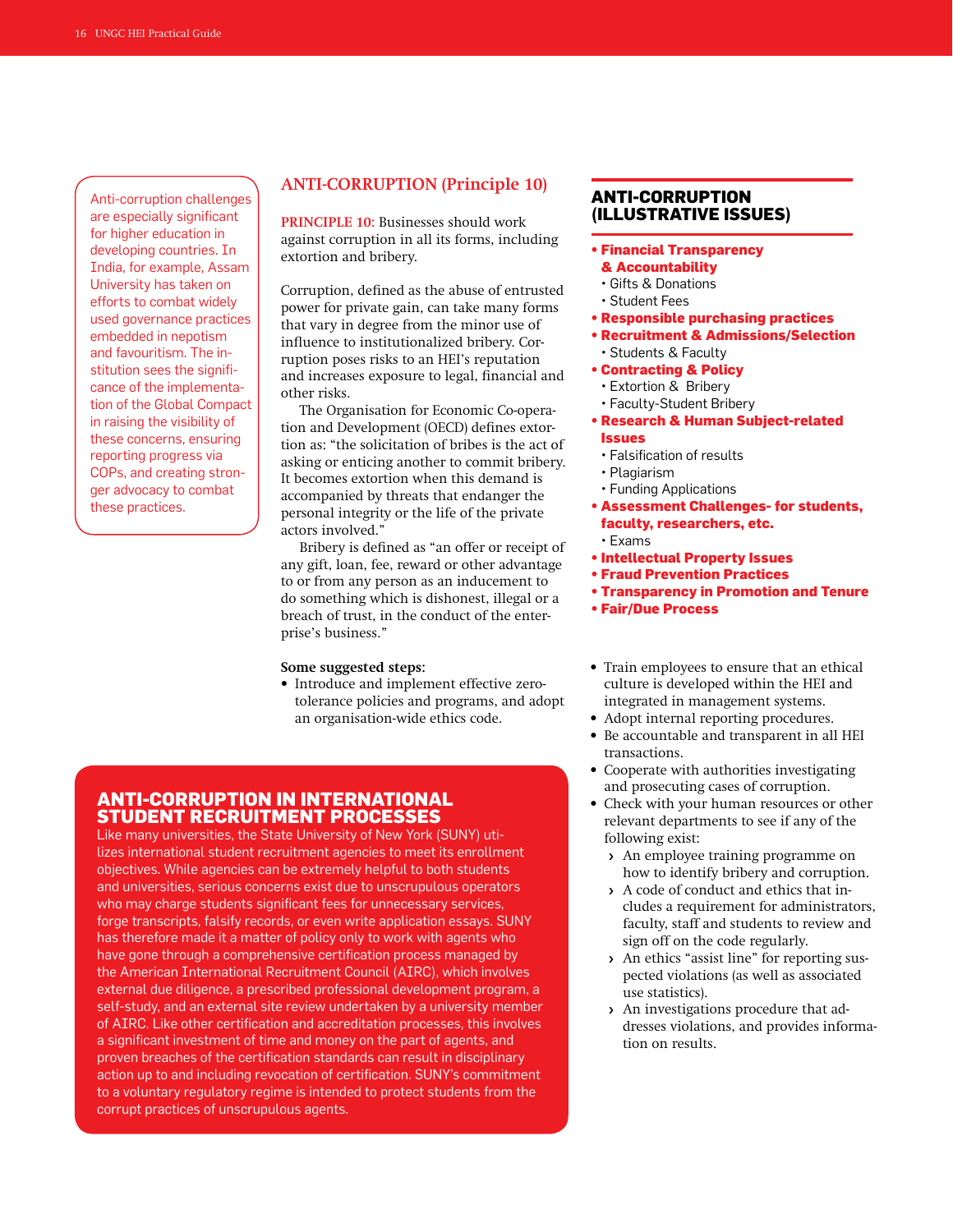# **The Communication on Progress (COP)**

While the Communication on Progress (COP) policy was originally developed as an annual mandatory requirement for corporate Global Compact participants,the Global Compact, based on the recommendation by the Global Compact Academic Working Group, expects HEIs to take actions in line with their commitment, and encourages academic participants to communicate biennially on their corporate responsibility efforts. A "Communication on Progress" (COP) is a public communication to stakeholders (e.g., students, administrators, faculty, staff, community partners and civil society, employers, media, government) on the progress the HEI has made in implementing the ten principles and, where appropriate, in supporting UN goals through partnerships.

The COP policy is based on the concepts of public accountability, transparency, and continuous improvement. It serves many important purposes, including:

- helping to ensure the credibility of institutional engagement in the Global Compact;
- providing a reference point to measure comparative progress in subsequent periods;
- providing a repository of data on corporate responsibility practices that can be used by other HEIs and stakeholders for purposes of learning and analysis; and
- protecting the integrity of the Global Compact initiative.

## **The Value of the COP**

The value of sustainability reporting in general, but specifically the COP, lies in both the preparation of the report (internal benefits) and in sharing it publicly (external benefits).

#### **iNtERNAL BENEFits: tHE CoP…**

- motivates an HEI to define a sustainability vision and strategy;
- stimulates the integration of corporate sustainability activities into their core operational practices;
- improves shared governance and leadership commitments, and promotes senior-level administration involvement in preparing, reviewing, and endorsing the report;
- supports efforts to identify organisational risks and opportunities;
- encourages internal information sharing and learning by connecting different academic and administrative departments; and
- stimulates internal assessment of progress, thereby contributing to continuous performance improvement.

#### **ExtERNAL BENEFits: tHE CoP…**

- demonstrates active participation in the Global Compact and outlines related actions to incorporate the principles into institutional strategy and operations;
- improves institutional reputation, due to

increased transparency and trust;

- enhances stakeholder relations by articulating a sustainability vision, strategy and implementation plan;
- supports knowledge-sharing and learning by providing information on a broad range of organisational actions in different sectors and regions; and
- provides increasingly demanded information on environmental, social and governance performance to outside stakeholders.

### **The COP Process**

#### **Step One: COP Elements:**

#### **Every COP must contain three elements:**

- a statement by the top institutional official or board expressing continued support for the Global Compact and renewing the institution's ongoing commitment to the initiative and its principles;
- a description of practical actions that the HEI has taken (and plans to take) to implement the Global Compact principles in each of the four issue areas (human rights, labour, environment, anti-corruption); and
- a measurement of outcomes using, as much as possible, indicators or metrics such as those developed by the Global Reporting Initiative (GRI).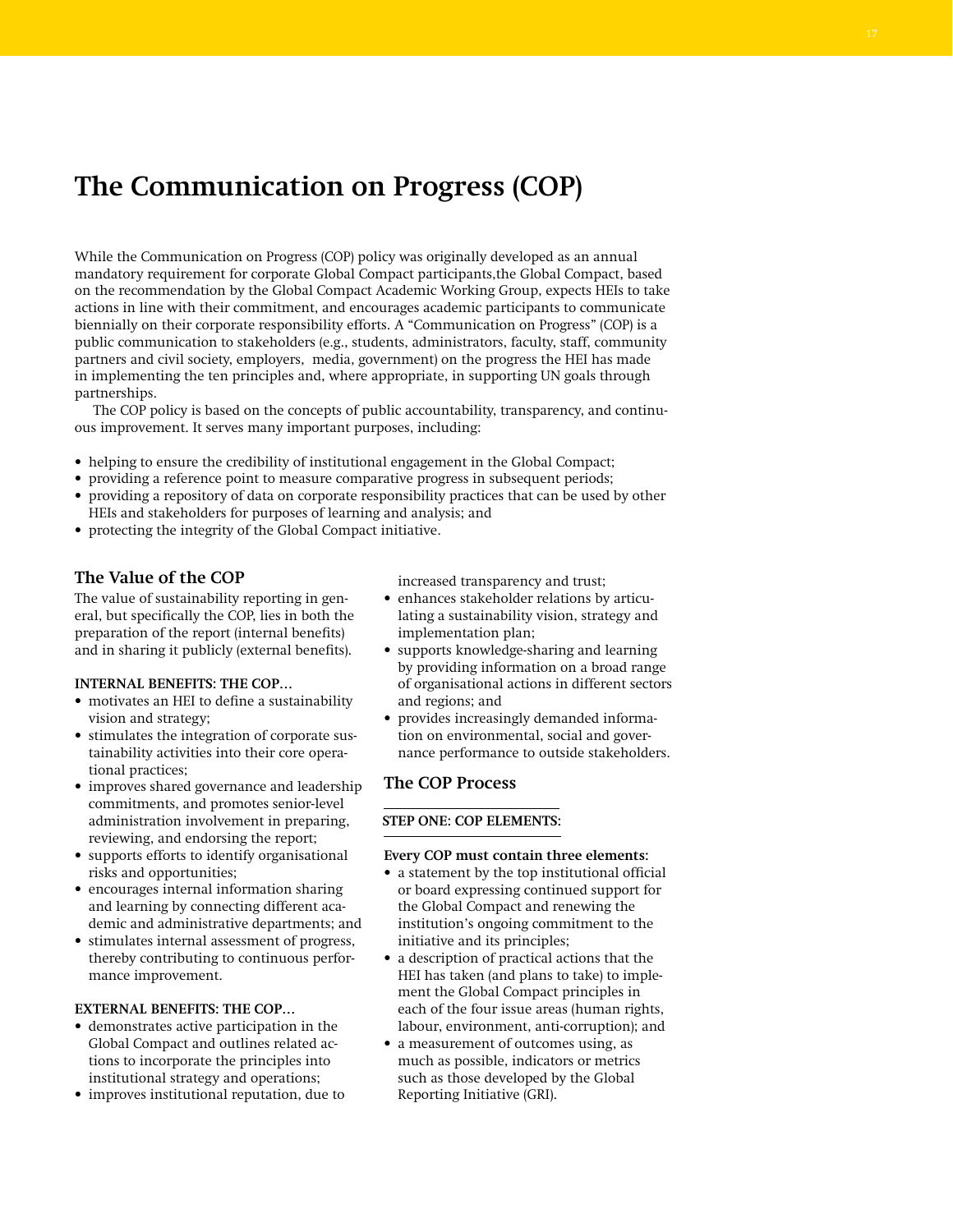*A COP can be fully integrated in existing stakeholder communications (such as annual institutional or sustainability reports), it can be issued as a supplement to a formal report, or it can be created as a stand-alone document. The Global Compact Office welcomes COPs in all languages.* 

### **stEP Two: sHARiNG tHE CoP WitH tHE Organisation's stAkEHoLDERs**

A COP is not a communication with the Global Compact Office or a Global Compact Local Network. Rather, it is a communication from a HEI to its stakeholders on progress made in implementing the ten principles. Making a COP widely available to internal and external stakeholders is an essential component of communicating progress. Participants are encouraged to use the established methods of stakeholder communication (e.g., websites, direct mailings, employee alerts). Posting a COP on the Global Compact website - although required - is not considered a sufficient effort to share the information with organisational stakeholders.

## **stEP Three: sUBMittiNG tHE CoP to** THE GLOBAL COMPACT DATABASE

Participants are required to submit an electronic version of their COP (preferably a PDF  $file$  – and, if available, a link (URL) to the web page that contains their COP – to the Global Compact COP database (www. unglobalcompact.org/admin). HEI participants submitting a COP to the online database are required to provide additional information intended to improve the searchability of the COP's content. COPs that meet the minimum requirements are published on the Global Compact's public website (www.unglobalcompact.org).

For detailed instructions on preparing, sharing, and submitting a COP, as well as useful examples from both small and large organisations, please visit the website www. unglobalcompact.org/COP/ or see the "Practical Guide to the United Nations Global Compact Communication on Progress" available on the Global Compact website.

## **COPs and the Spirit of Continuous Improvement**

The Global Compact categorizes business participants based on their level of disclosure on progress made in integrating the Global Compact principles and contributing to broader UN goals. Differentiation levels are applied annually based on the most recent COP submitted and on the degree to which this COP demonstrates progress along two critical dimensions:

- **Global Compact implementation.** Businesses are expected to make continuous progress in their implementation of all Global Compact principles, and, ultimately, to achieve best practices described in the Blueprint for Corporate Sustainability Leadership.
- **Transparency and disclosure.** Businesses are expected to communicate directly with their stakeholders and to be transparent about the policies and processes they have put in place to manage sustainability risk and opportunities. HEIs are also expected to progress towards the use of standard reporting guidelines (e.g. the Global Reporting Initiative reporting framework), verification, and, ultimately, towards integrated financial and sustainability reporting.

Higher education participants are encouraged to submit their first COP on the Global Compact website within two years of the date of joining the initiative, and, in the spirit of the two dimensions noted above, update their performance on a regular basis, at least once every two years.

The spirit of continuous improvement reinforces the Global Compact's objective of changing institutions' practices through transparency, dialogue and stakeholder vetting. The Global Compact will not itself assess the performance of HEIs. Instead, the goal is to develop a public platform that enables stakeholders to make more informed choices as investors, employees and/or consumers, ultimately ensuring that HEIs live up to their commitment to the Global Compact.

## **GC Levels**

**GC Active level** is for participants that address all Global Compact issue areas and communicate directly with stakeholders. At this level, the goal of the programme is to encourage comprehensive implementation of the principles and the adoption of accepted standards of disclosure and transparency, such as those of the Global Reporting Initiative.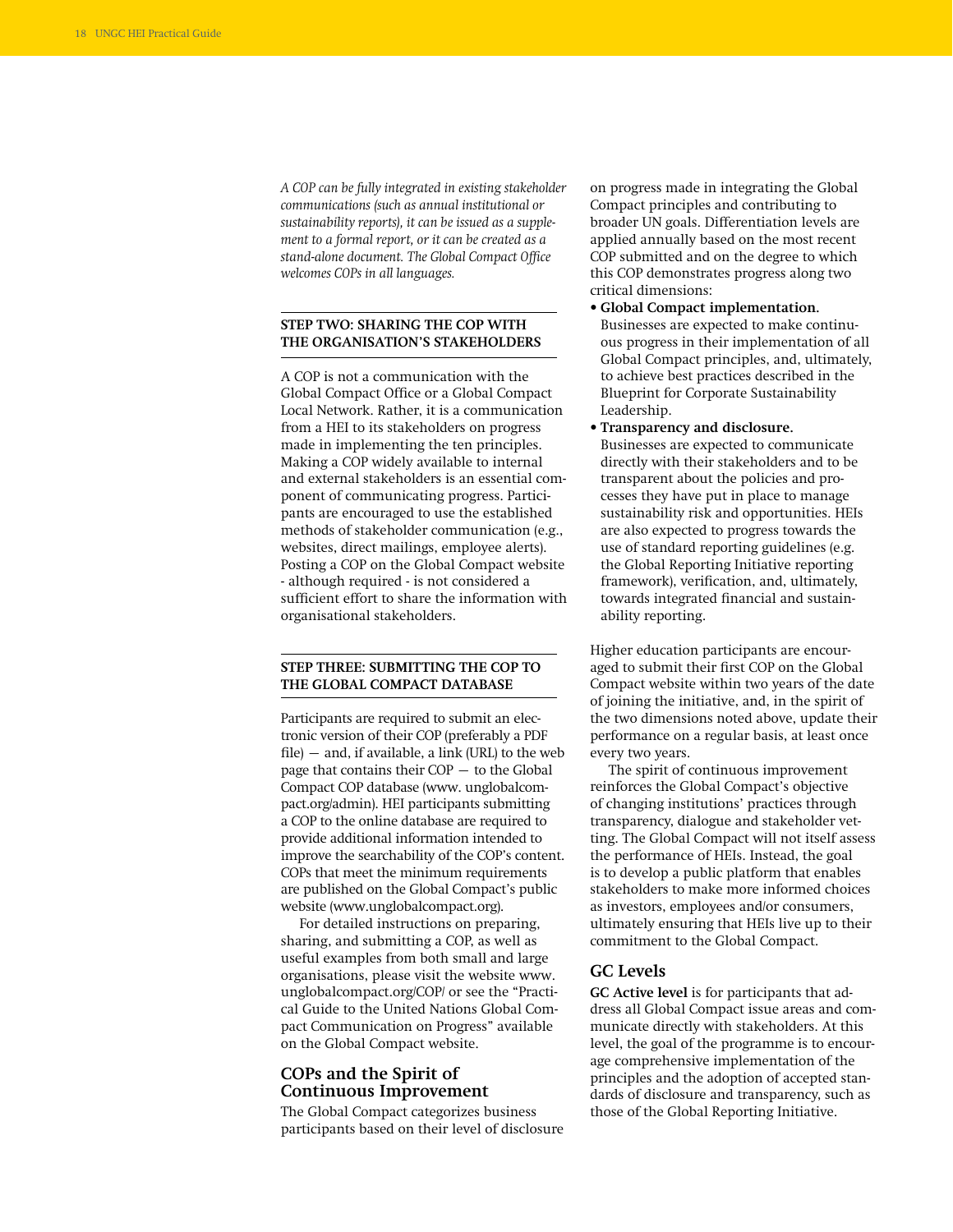19

**GC Advanced level** is for participants that strive to be top performers and declare that they have adopted and reported on a range of best practices in sustainability governance and management, based on the Blueprint for Corporate Sustainability Leadership and the UN Global Compact Management Model. **Note:** *Organisations whose COPs do not meet the minimum COP requirements will be given a onetime, 12-month "Learner" grace period from the date of submission of their COP to submit a new COP that meets all minimum requirements. The Global Compact Office will provide active support and assistance through the Learner Platform.*

## **GC Advanced Level**

The GC Advanced level aims to create a higher standard for corporate sustainability performance and disclosure. Institutions have an opportunity to identify themselves as GC Advanced by demonstrating that they have adopted and report on a range of sustainability governance and management processes, many of them based on the *Blueprint for Corporate Sustainability Leadership* and the *UN Global Compact Management Model*.

**• Benchmarking best practice**.

The GC Advanced level provides a framework for institutions and stakeholders to benchmark sustainability performance against best practices and identify extrafinancial opportunities and risks.

**• Focus on management systems**. The GC Advanced level focuses on the management systems that institutions use to integrate the ten principles in their strategies and operations. Such management systems can inform forward-looking analysis, reflecting systematic processes to manage risks and opportunities. They can also be used to benchmark performance with other institutions in similar circumstances.

## **Maximizing the Value of Your COP**

Based on the input and experiences of participants and other key stakeholders, the Global Compact has identified practical ways in which institutions can maximize the value of the COP process, for example by improving the quality of COP content and taking steps to enhance the credibility of the report. Following are suggestions for creating the most value through a company's COP:



## Process Effectiveness **Look for Connections**

Review the ten principles closely in order to understand the connections that exist between the principles and the institution's vision, strategy, polices, activities, and measurement and reporting systems already in place for current internal, government, investor or industry association reporting (e.g., your institution's biennial report). To avoid duplication of efforts and to minimize reporting fatigue, institutions are encouraged to integrate their COP into other disclosures, such as annual or sustainability reports.

## CONTENT QUALITY

## **Be Complete**

While HEIs are encouraged to report on the progress made in all four issue areas in the Global Compact, there is no expectation that all four issue areas will be addressed to the same extent. Some issue areas may be more material to a HEI's context and operation than others. Additionally, the Global Compact Office recognizes that small colleges and HEIs often lack the resources to provide as much depth and breadth in their COPs as corporations. However, the information contained within a COP should be complete and accurate enough to assess and understand the organisation's performance in relationship to the ten principles and related issues.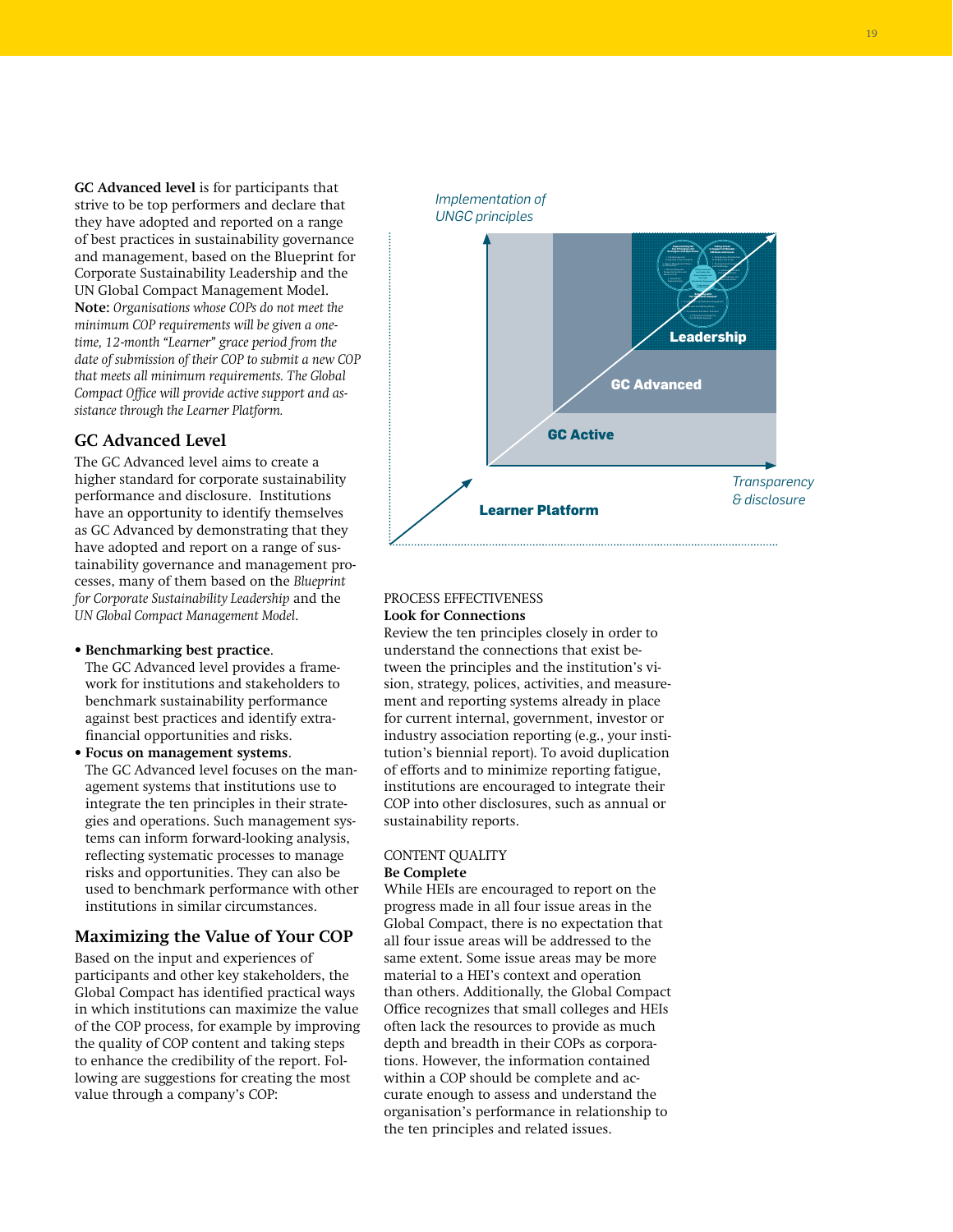#### **Provide Context**

A COP should put an institution's actions and indicators into context so that readers can make informed judgments on the institution's progress in implementing the Global Compact principles.

### **Ensure Relevance**

COPs should contain all information necessary for a stakeholder to judge the sustainability performance of the institution, as well as how the institution has determined its priorities in regard to the principles. An effective way to determine relevance is through a stakeholder dialogue process (e.g., AA1000), or the "materiality" process described in the Global Reporting Initiative (GRI) G3.1 Guidelines.

#### **Define Boundaries**

Some institutions specifically define the boundaries of their responsibilities. This can be useful in managing stakeholder expectations and fostering dialogue about the boundaries, especially regarding their suppliers. For example, HEIs operating in developed nations should not simply reference their compliance with local laws governing issues related to the Global Compact principles (e.g., human rights). They are also encouraged to demonstrate how the institution is upholding these rights and/or ensuring they are not violated.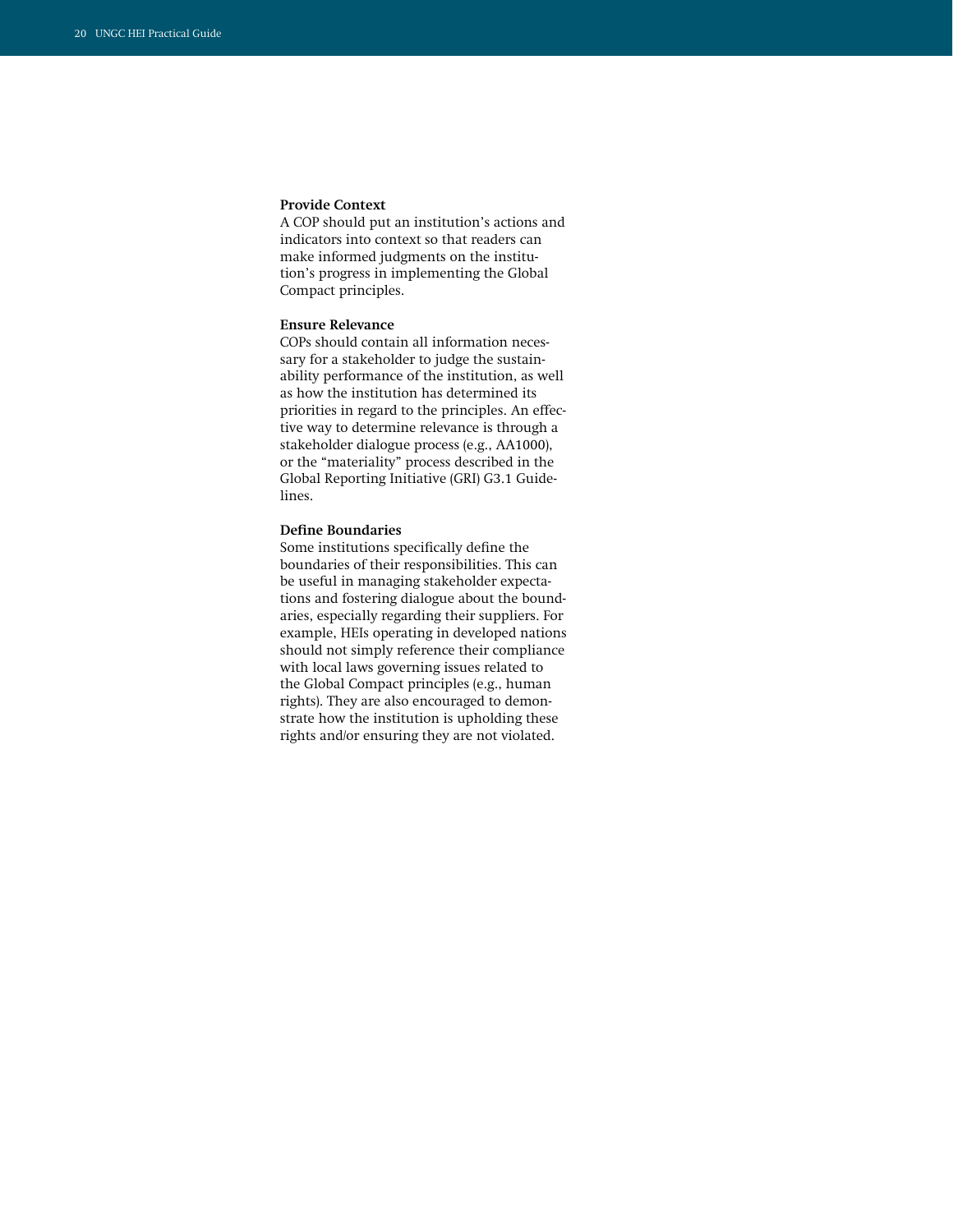## **Illustrative Indicators & Metrics**

#### **Commitment to UNGC**

• Statement of membership in UNGC *Indicator: Completion of acceptable COP/SIP Metric: Yearly reporting, initial benchmarking, comparative assessment*

### **Human Rights**

- Disclosure of organisational policies & practices, training
- Student admissions *Indicators: Equal admission opportunities, equal treatment/learning opportunities, scholarships, differentiated fees Metrics: Statistics relative to relevant population, initial benchmarking, comparative*
- *assessments (internal & external)*
- Non-discrimination *Indicators: Equal treatment/opportunity Metrics: Statistics relative to relevant population, initial benchmarking, comparative assessments (internal & external)*
- Freedom of expression & association *Indicators: Engagement of students, staff, administrative & faculty projects related to civil society*
- *Metrics: yearly reporting, initial benchmarking, comparative assessment*
- Safe & healthy work & study conditions *Indicators: Periodic & anonymous surveys of key stakeholders*
- *Metrics: Benchmarking, comparative assessment, accident rates*

### **Labour**

- Disclosure of management practices and policies, training
- Freedom of association for staff & students *Indicators: Policies, range of student groups on campus, staff forums/open town meetings Metrics: Average hours of training per year per employee by employee category, number of attendees at forums/ town meetings*
- Hiring & advancement practices *Indicators: Clearly stated and communicated policies, fair treatment, due process & mediation Metrics: Openness of processes (e.g., discussion meetings), ombudsman position*

• Commitment to Fair Trade

*Indicators: Fair Trade products and brands available on campus, inclusion of Fair Trade policies in research and teaching* 

 *Metrics: Third-party inspection and certification of products and brands, course syllabi and assignments*

• (Sub)contracted labour policies *Indicators: Assessment of contractor policy/ commitment, transparency Metrics: Subcontractor oversight audits, open subcontractor competition bids*

## **Environment**

Disclosure, consumption, institutional practices, goal setting, training

• Environmental Footprint: Programs & Policies *Indicators: Operations, transportation & travel policies, recycling, energy/water consumption, food services, online education /less paper use*

 *Metrics: Amount of recycled paper, reduction of waste*

- Green/Responsible Purchasing Practices *Metrics: Energy Star appliance purchases, use of Green Seal certified cleaning products*
- Waste Removal & Treatment *Indicators: Institutional policy, workshops for faculty/ staff and incoming students Metrics: Hazardous waste communication practices, total*

*weight of waste by type and disposal method*

### **Anti-Corruption**

Disclosure of organizational practices & policies, training, avenues for raising ethical concerns

 *Indicators: Contracting policies, Campus-wide ethics committees & assist lines*

 *Metrics: Percentage & total number of business units analyzed for corruption-related risk, outreach efforts by college/university ethics committee*

• Education & Research *Indicators: Plagiarism programs, proactive educational efforts, research oversight to prevent falsification of results/study outcomes*

 *Metrics: Number of students attending anti-plagiarism workshops, number of academic integrity cases/hearings*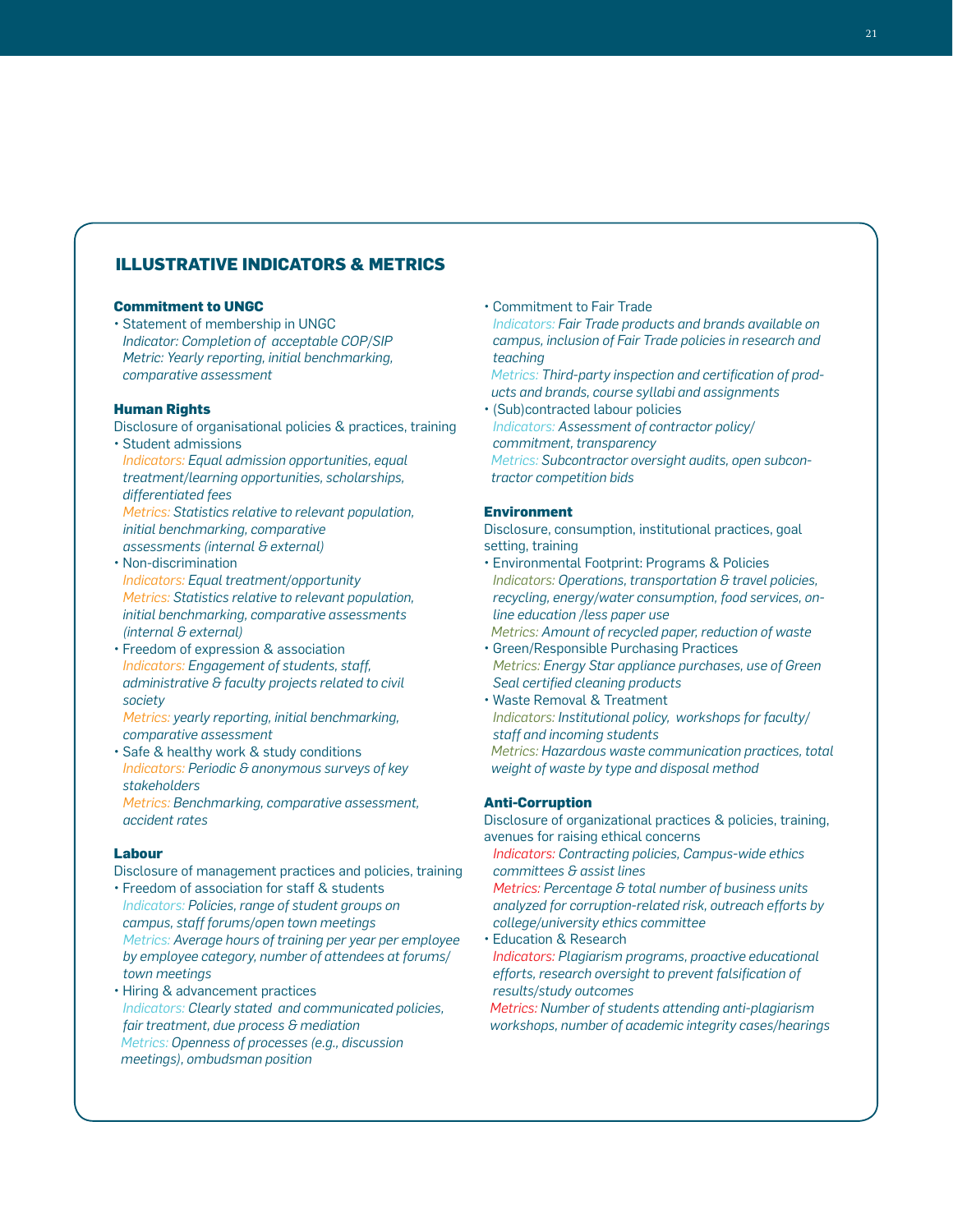# **Resources and Tools**

The **Plan Vert** is a sustainable development strategy designed by France's Conférence des Grandes Ecoles and Conference of University Presidents, the French government and nongovernmental organizations within the framework of the Grenelle Environment Roundtable. It consists of objectives and actions drawn from the European Sustainable Development Strategy and is designed to pilot and evaluate those actions. *http://www.cge.asso.fr/Societe/Referentiel\_CGE-CPU\_2012\_EN.pdf* 

The **Sustainability Tracking, Assessment & Rating System™ (STARS)** is a U.S.-based, transparent, self-reporting framework for colleges and universities to measure their sustainability performance. STARS® was developed by the Association for the Advancement of Sustainability in Higher Education with broad participation from the higher education community. *www.stars.aashe.org* 

**Learning in Future Environments (LiFE)** is a comprehensive performance improvement system developed by the Environmental Association of Universities and Colleges (EAUC) specifically to help colleges and universities manage, measure, improve and promote their social responsibility and sustainability performance. LiFE gives institutions an instinctive and easyto-use performance management system that helps them directly improve and promote their activities. *www.thelifeindex.org.uk* 

**The Assessment Instrument for Sustainability in Higher Education (AISHE)**, was developed and validated in the Netherlands in 2000-2001 by DHO, the Dutch Foundation for Sustainable Higher Education. With the help of AISHE results, universities or their departments can be awarded the 'Certificate of Sustainable Higher Education', which is a star system, enabling universities to acquire 1, 2, 3 or 4 stars. AISHE can be applied freely by any university. *http://www.hu2.se/2010v/AISHE\_2.0\_Manual\_-\_2nd\_draftswa.pdf* 

**The Globally Responsible Leadership Initiative (GRLI)** is a partnership of companies, business schools and learning organisations working to develop a next generation of globally responsible leaders. The GRLI engages in thought leadership, advocacy and projects to achieve measurable impact. Founded in 2004 by the European Foundation for Management Development and the UNGC, today it comprises 70 partner (member) organisations committed to transforming leadership development. *www.grli.org*

**The Global Reporting Initiative (GRI)** is a non-profit organization that works towards a sustainable global economy by providing sustainability reporting guidance. GRI has pioneered and developed a comprehensive Sustainability Reporting Framework that is widely used around the world. The Framework enables all organizations to measure and report their economic, environmental, social and governance performance – the four key areas of sustainability. *www.globalreporting.org*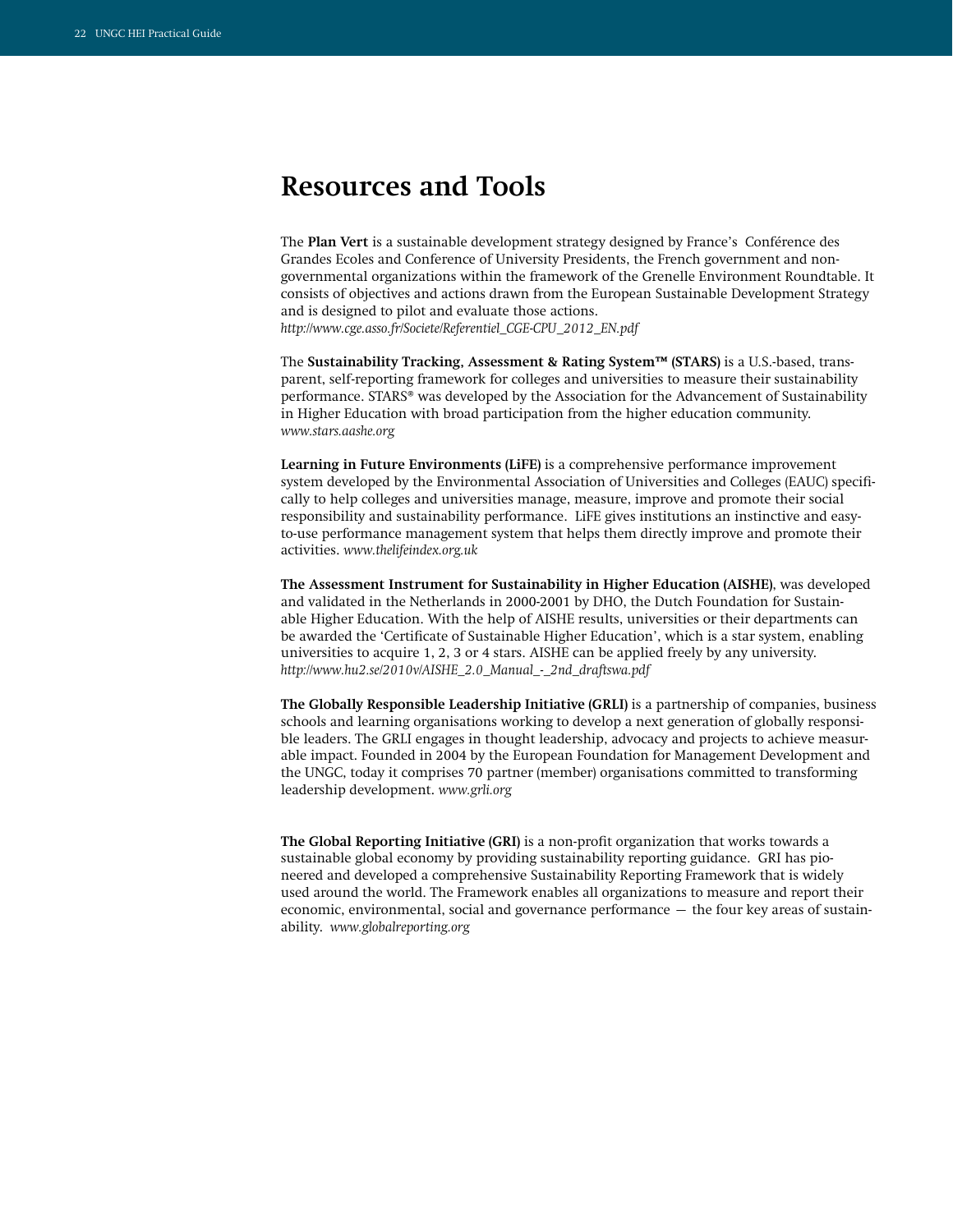# **The Un Global Compact Academic Working Group**

### **Members of the UN Global Compact Academic Working Group who contributed to this guide include:**

- Mitch Leventhal, State University of New York (SUNY) System, Chair (USA)
- • Carol Adams, La Trobe University (Australia)
- • Serap Atakan, Istanbul Bilgi University (Turkey)
- Anthony F. Buono, Bentley University (USA)
- • Jean-Christophe Carteron, Euromed Management (France)
- • Gresi Sanje Dahan, Istanbul Bilgi University (Turkey)
- • Simon Evans, University of Melbourne (Australia)
- • Lisle Ferreira, UN Global Compact (USA)
- • Jonas Haertle, UN Global Compact PRME (USA)
- Avan Jassawalla, State University of New York Geneseo (USA)
- Elisabeth Crone Jensen, Copenhagen Business School (Denmark)
- • Carol Long, State University of New York Geneseo (USA)
- • Julio Lumbreras, Universidad Politencia de Madrid (Spain)
- • Heba Nassar, Cairo University (Egypt)
- Ha Nguyen, College of Business Administration for Managers (Vietnam)
- Prem Ramburuth, University of New South Wales (Australia)
- • Benito Teehankee, De La Salle University (Philippines)
- • Konstantin Theile, Educatis University (Switzerland)
- • Susana Yanez, Universidad Politecnica de Madrid (Spain)

## **Administrative support:**

- Ricardo Matteis, SUNY (USA)
- • Tashina Giraud, Euromed Management (France)
- Shannon Smith, SUNY (USA)